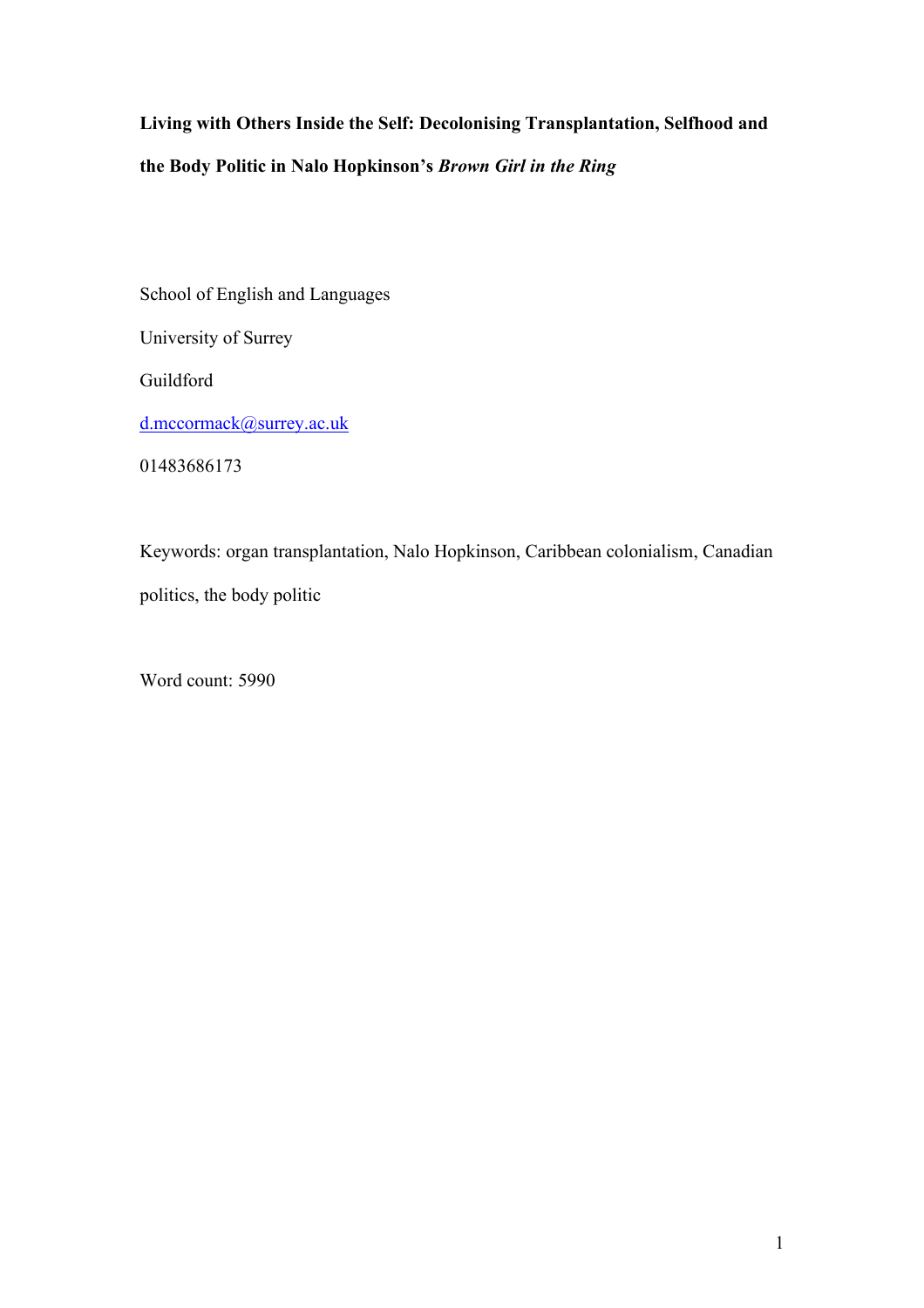# **Living with Others Inside the Self: Decolonising Transplantation, Selfhood and the Body Politic in Nalo Hopkinson's** *Brown Girl in the Ring*

## **Decolonising the (Medicalised) Body of Science Fiction**

Organ transplantation is a staple of science fiction as it captures a scientific imaginary where the borders between life and death are blurred and where life is extended for *some*, while vulnerable others are exploited (largely for their organs). It renders visible medicine's role in instantiating embodied systems of inequality and violence, and therefore often figures in science fiction to highlight how medicine implements and reinforces colonial hierarchies of race, ability and sex. Responding to the relationship between medicine and colonial occupation as well as to science fiction's own repeated deployment of colonial ideologies, much work by contemporary science fiction writers of colour seeks to decolonise the genre both to critique ongoing colonial practices, in fiction and in broader society, and to imagine a more just postcolonial world<sup>1</sup>.

In this article, I examine how transplantation is a potent metaphor for re-imagining embodiment and its politics, particularly in the context of colonial histories of segregation in Nalo Hopkinson's *Brown Girl in the Ring<sup>2</sup>* . I explore how Hopkinson decolonises science fiction by explicitly bringing colonial histories of violence, racism and exclusion to the fore of her future world. In so doing, she reveals how contemporary biomedical practices of care, specifically transplantation, are central to the continued division of populations into those whose lives matter and those who are deemed disposable or useful only for their matter. I argue that Hopkinson builds on an historical tradition of using the body as a metaphor for the body politic by portraying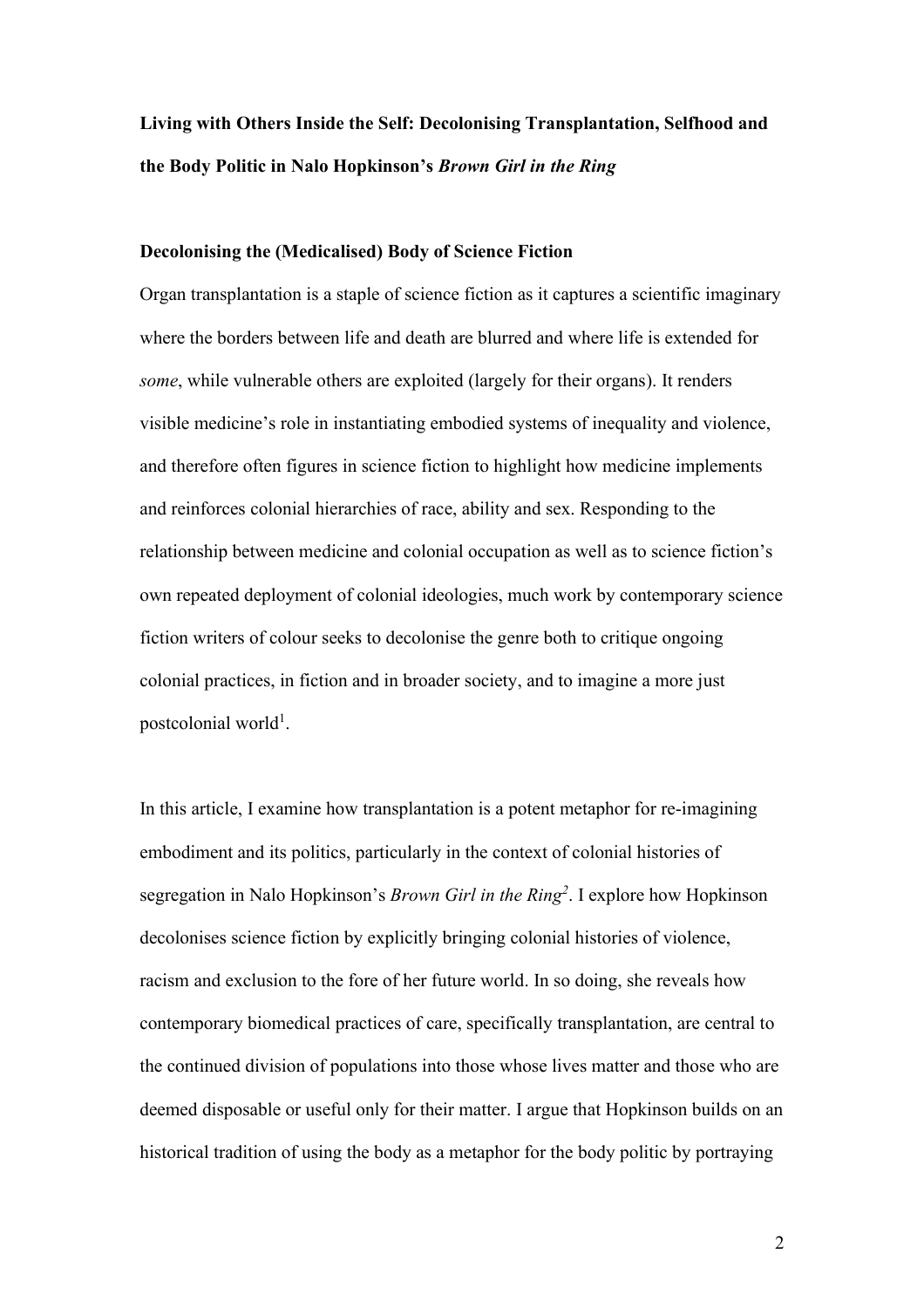donor and recipient bodies as the sites through which social injustice and violence can be visualised and a more just society imagined. Hopkinson exposes the contradiction of modern technologies of care which, in the case of organ transplantation, may save lives but are often dependent on a disposable population (of spare parts). Hopkinson's decolonisation of medicine not only reveals the discipline's ties to historical and contemporary injustice and violence, but also offers an alternative epistemology that builds on a tradition of Myalism. By turning to a stigmatised and purportedly nonscientific discipline – where science is understood as empirical and religion as nonevidence based beliefs – I suggest that Hopkinson undoes a long-standing hierarchy of epistemologies that segregate allopathic medicine from Myalism (and by extension other spiritual practices). *Brown Girl in the Ring* challenges historical, contemporary and future systems of segregation and violence by grappling with a knowledge system where selfhood is founded on a co-constitutive relationality, where the other is not separate or distant from the self, but rather the very means through which the self comes into being. Not only is the human re-imagined as emerging through its relationality with other humans, but its sense of being is constituted through an intimacy with the dead and the ancestors. In this context, *Brown Girl in the Ring* challenges the biomedical model of selfhood used in transplant therapy, which insists on a strict distinction and separation between living recipient and deceased donor<sup>3</sup>, by introducing Myalism as a valid epistemology of care and community building. I explore how the body politic is founded on this transplanted body – on a model of selfhood where self and other are formative of each other and may be alive, dead or the living-dead – both to bear witness to the continued violence against people of colour and to create a communal sense of belonging based on a relational and coconstitutive responsibility for each other.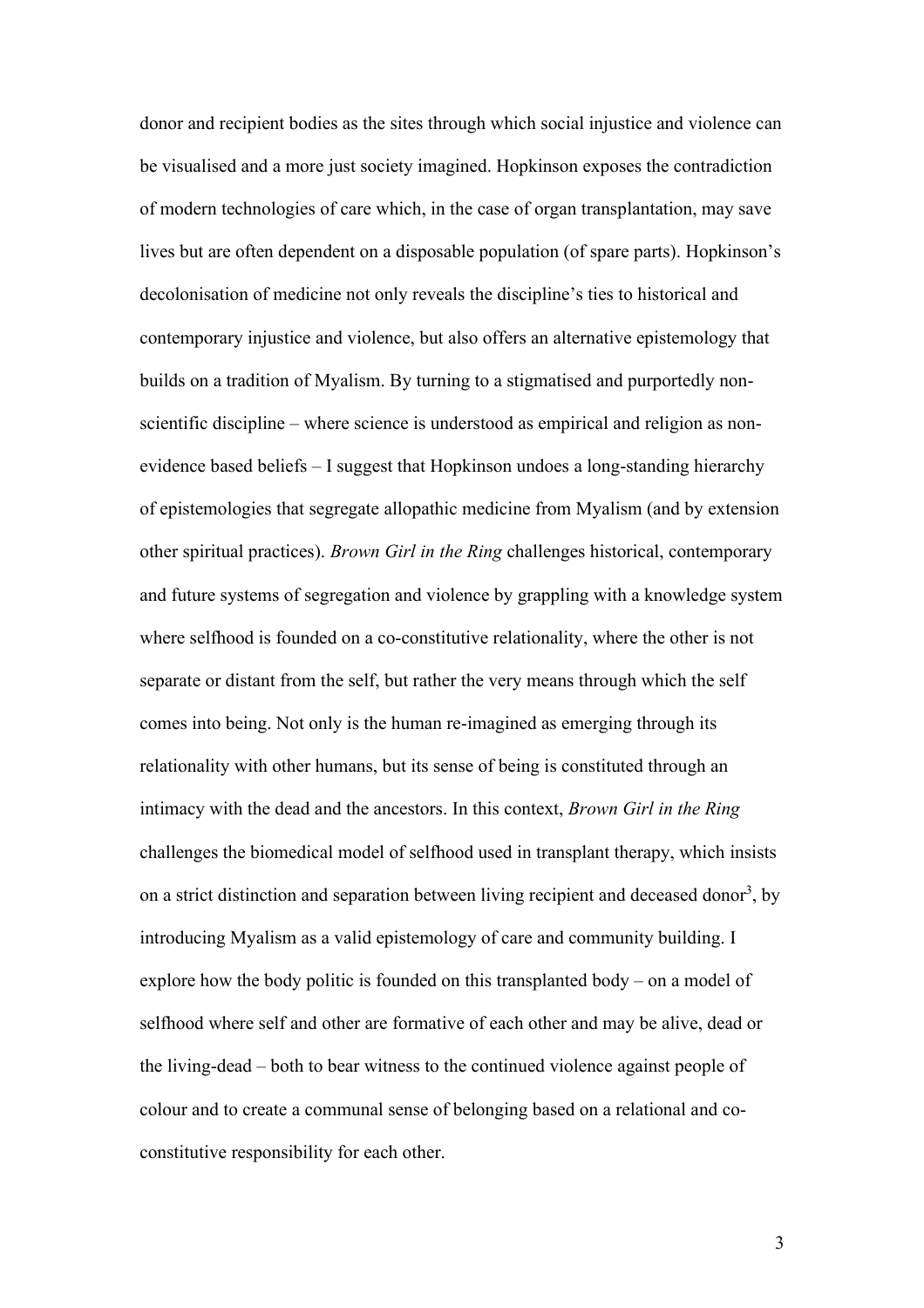*Brown Girl in the Ring* focuses on three generations of black, Caribbean-Canadian women struggling to survive in a post-apocalyptic Toronto. The youngest daughter and main protagonist Ti-Jeanne is portrayed as increasingly unable to distinguish reality from her nightmare, future-revealing visions. Ti-Jeanne must listen to and learn from her grandmother Mami Gros-Jeanne to understand and not be allconsumed by her visions. Rather than diagnosing Ti-Jeanne's symptoms in an allopathic framework, Hopkinson situates these visions – and health and illness more generally – in a Caribbean and Yoruba tradition of Myalism. The shift towards Myalism reflects the novel's decolonisation of epistemologies that were demonised and outlawed by colonial law. More specifically, it captures how more than one being can exist in one body. This pan-African and specifically Caribbean incarnation of Mayalism is a turn to non-human or post-human beings and worlds and their relational intimacy with humans, which gives space to diverse understandings and experiences of health and illness.

While the novel offers an alternative understanding of the complex relationality between a living self and a deceased donor, it also posits the transplanted body as a potent re-configuration of the body politic. In this post-apocalyptic Toronto, the economy has collapsed, resulting in white flight from the centre to the suburbs. The downtown area is ruled over by a mafia-like group run by Rudy Sheldon, who we later learn is using a duppy – a human spirit captured in a bowl – to yield his power over the whole town and over life itself: 'Rudy does work the dead to control the living' (121). Asked to find a human heart for the Premier Uttley, Rudy forces Ti-Jeanne's ex-partner Tony to kill a suitable donor, who turns out to be Mami Gros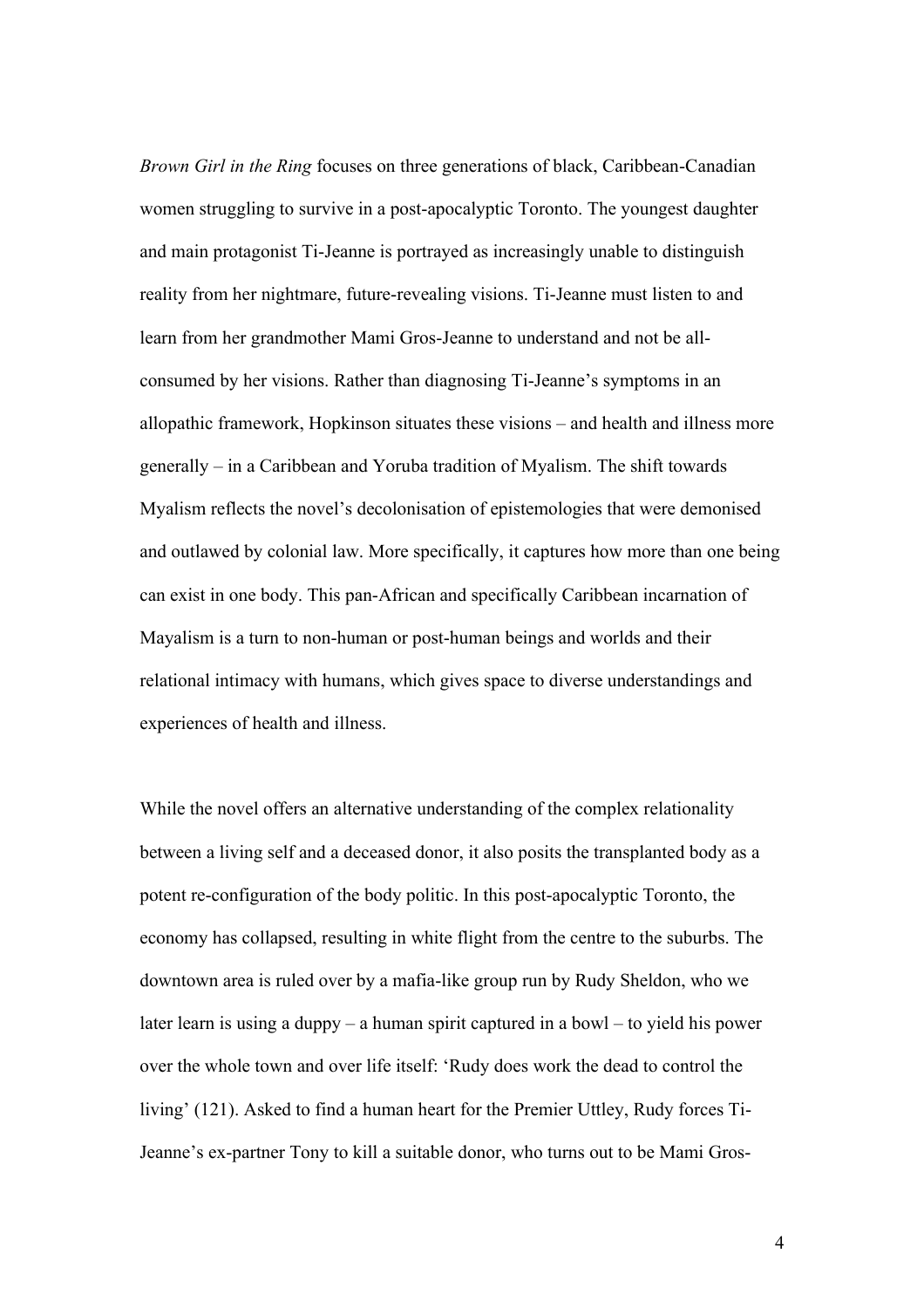Jeanne. Hopkinson does not portray a passive donor or an unchanged recipient, but rather shows a struggle inside the Premier's body, resulting in what is medically known as graft versus host disease. While the transplant doctors imagine the heart might kill the premier, the reader witnesses how Mami Gros-Jeanne allows for a peaceful co-existence between her heart and the recipient's body. The continuation of the life of the white Premier requires the killing of a black woman, showing how the maintenance of the white body politic is dependent on the *invisible* killing of people of colour. However, Mami Gros-Jeanne's willingness to work with the body she now inhabits gives recognition to how the other is constitutive of the self. In other words, Hopkinson's re-configuration of visceral co-constitutive relationality changes the body politic, demanding that the Premier share resources with those in Downtown Toronto. The transplanted body is a haunting reminder of the violence committed against people of colour to maintain the life of the white body (politic), but it is also the means through which a more just communal belonging is imagined.

#### **Selfhood, Zombies and Myalism**

Focusing on the endurance of the metaphorical use of the body to represent society in political discourse, Roberto Esposito argues:

Whether the danger that lies in wait is a disease threatening the individual body [or] a violent intrusion into the body politic, […] what remains constant is the place where the threat is located, always on the border between the inside and the outside, the self and other, the individual and the common.<sup>4</sup>

It is precisely the formation of self and other that *Brown Girl in the Ring* reconfigures in order to imagine a body and a politic that does not murderously divide populations into worthy humans and disposable less than humans. The foundations for western philosophical thinking on how a being becomes a subject, comes to be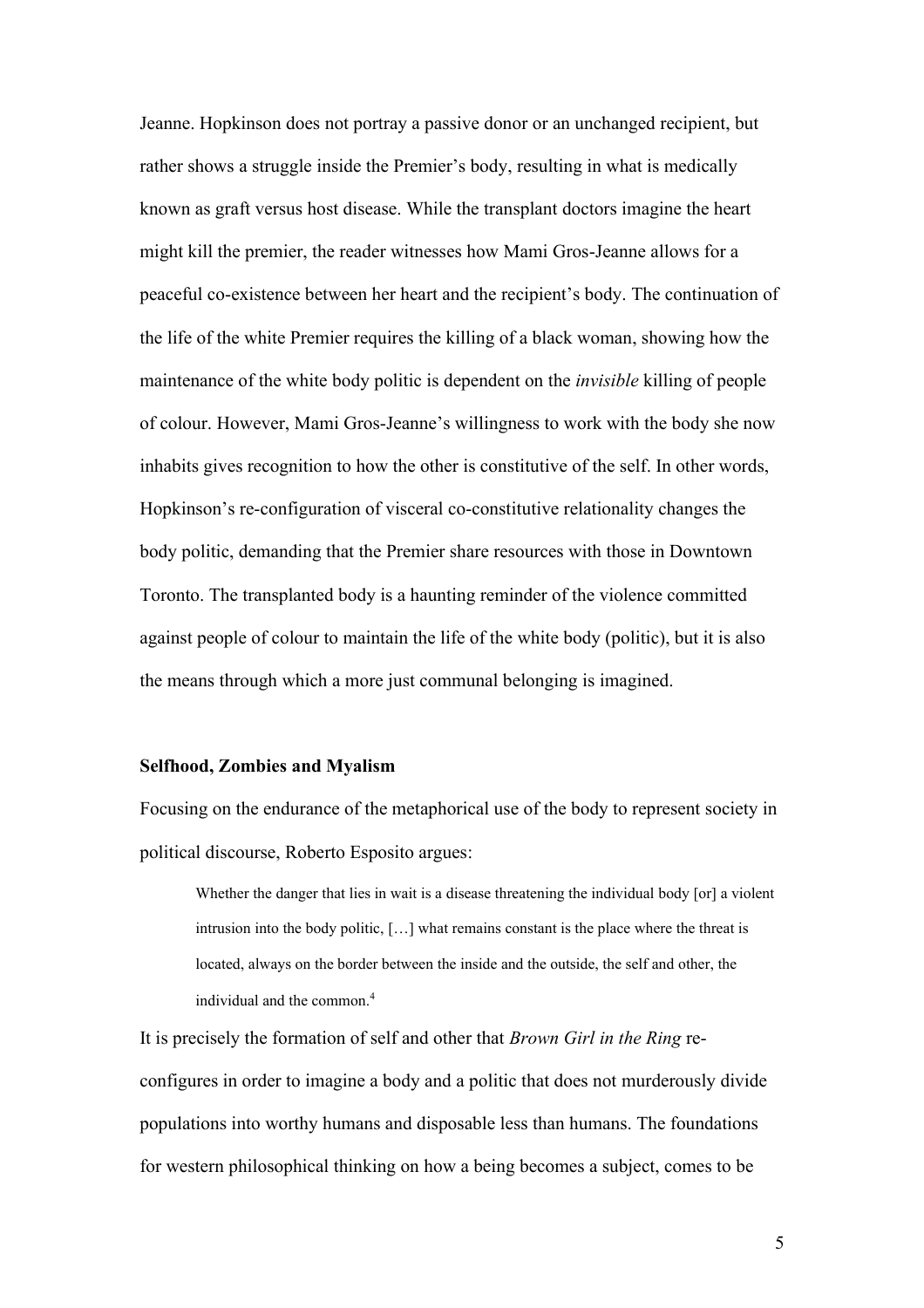recognised as human, are steeped in a hierarchical politics. Hegel posits a masterslave dialectic<sup>5</sup>, which as Frantz Fanon argues does not translate into a relationality of recognition but instead fixes the slave as an object of labour<sup>6</sup>. Similarly, Lacan's account of the mirror stage instantiates subject formation as moving from bodily dependence to a corporeally integrated self<sup>7</sup>. The infant as subject gains recognition as 'a singular self in a singular body'<sup>8</sup>. Margrit Shildrick affirms that both Cartesian (a clear split between the mind and the body) and Lacanian models disavow 'existential vulnerability'<sup>9</sup>. Kelly Oliver insists that the Hegelian and Lacanian logic establishes 'a sense of lack, castration, or alienation, the sense of being cut off from the world' as central to subject formation<sup>10</sup>. Western philosophical understandings of self and other relationality are founded on distance and violence, and others are a potential threat to the integrity of the self. Here, the self must protect its borders to keep its (largely disembodied) self intact.

Judith Butler argues that the 'denial of [our] vulnerability through a fantasy of mastery (an institutionalized fantasy of mastery) can fuel the instruments of war'<sup>11</sup>. Thus, rather than denying the vulnerability of the body's and the body politic's borders, Butler, Oliver, Shildrick and others posit a model of subject formation based on vulnerability<sup>12</sup>, the monstrous<sup>13</sup>, love<sup>14</sup>, and a sense and experience of interrelationality<sup>15</sup>. I want to stress that subject formation emerges through, what Butler and Shildrick describe as, a pre-ontological tie. That is, self and other, while potentially independent as legal subjects, are responsible for each other, insofar as their very existence is dependent on the other. In Butler's words: 'For if I am confounded by you, then you are already of me, and I am nowhere without you<sup> $16$ </sup>. When subject formation is re-imagined through these queer, disability, postcolonial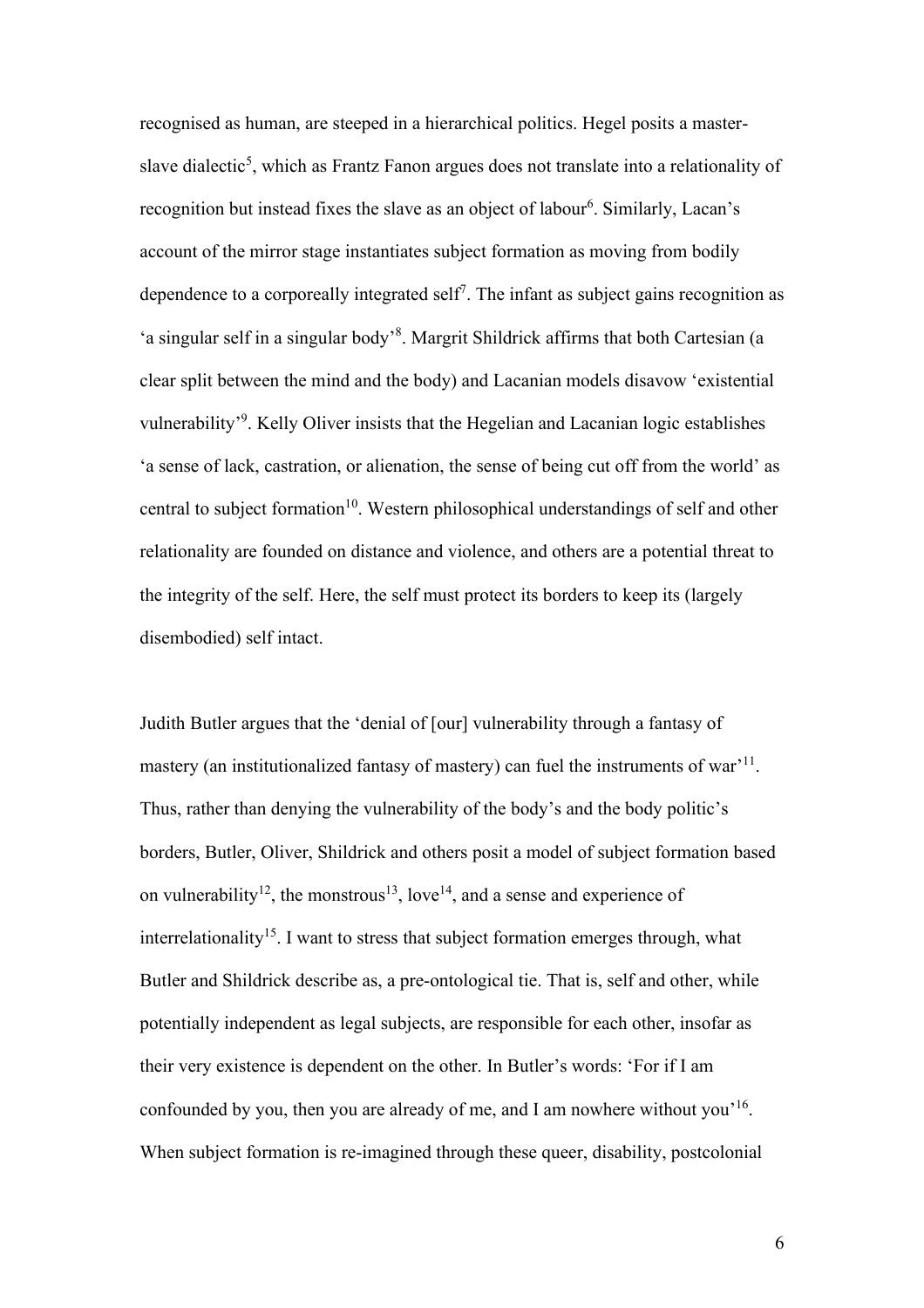and feminist lenses then this intimate tie between self and other allows for a rethinking of social and political relationality and responsibility. This is not a segregationist politics; it is a politics where the self only emerges through its indebtedness to and responsibility for others. This is an indefinite responsibility, such that, as Jacques Derrida would argue, there must always be an infinite response to the call of others<sup>17</sup>.

Hopkinson firmly situates Mami Gros-Jeanne's role as a carer in a Caribbean tradition that colonial rule deemed witchcraft, unscientific and dangerous. When Tony turns to Mami Gros-Jeanne for help, fearing Rudy will slay him alive, Hopkinson describes in detail the ceremony that unfolds. There is the sacrifice of a willing chicken; cigar, rum and candy offerings; and the dramatic entry of the ancestral spirits (89–100). Ti-Jeanne and her ex-partner Tony are portrayed as the scientifically sceptical younger generation, with Tony in particular representing a Canadian nursing perspective which is critical of Mami Gros-Jeanne's healing skills. He often derogatorily refers to her work as 'obeah' (104) and 'mumbo-jumbo' (98). The demonisation of Mami Gros-Jeanne's medical skills frames the novel, exposing tensions between two largely opposing epistemologies: western medicine and a Caribbean-based Myalism. Sarah Wood describes Tony's perception as 'colonial'<sup>18</sup>. Monica A. Coleman insists that the outlawing of African-based spiritual practices was a colonial endeavour not only based in religious conversion, but also intended to stamp out slave rebellions<sup>19</sup>. Thus, the continued existence of these spiritual practices in a futuristic Canada captures an enduring resistance to colonial and neo-colonial policies, practices and epistemologies.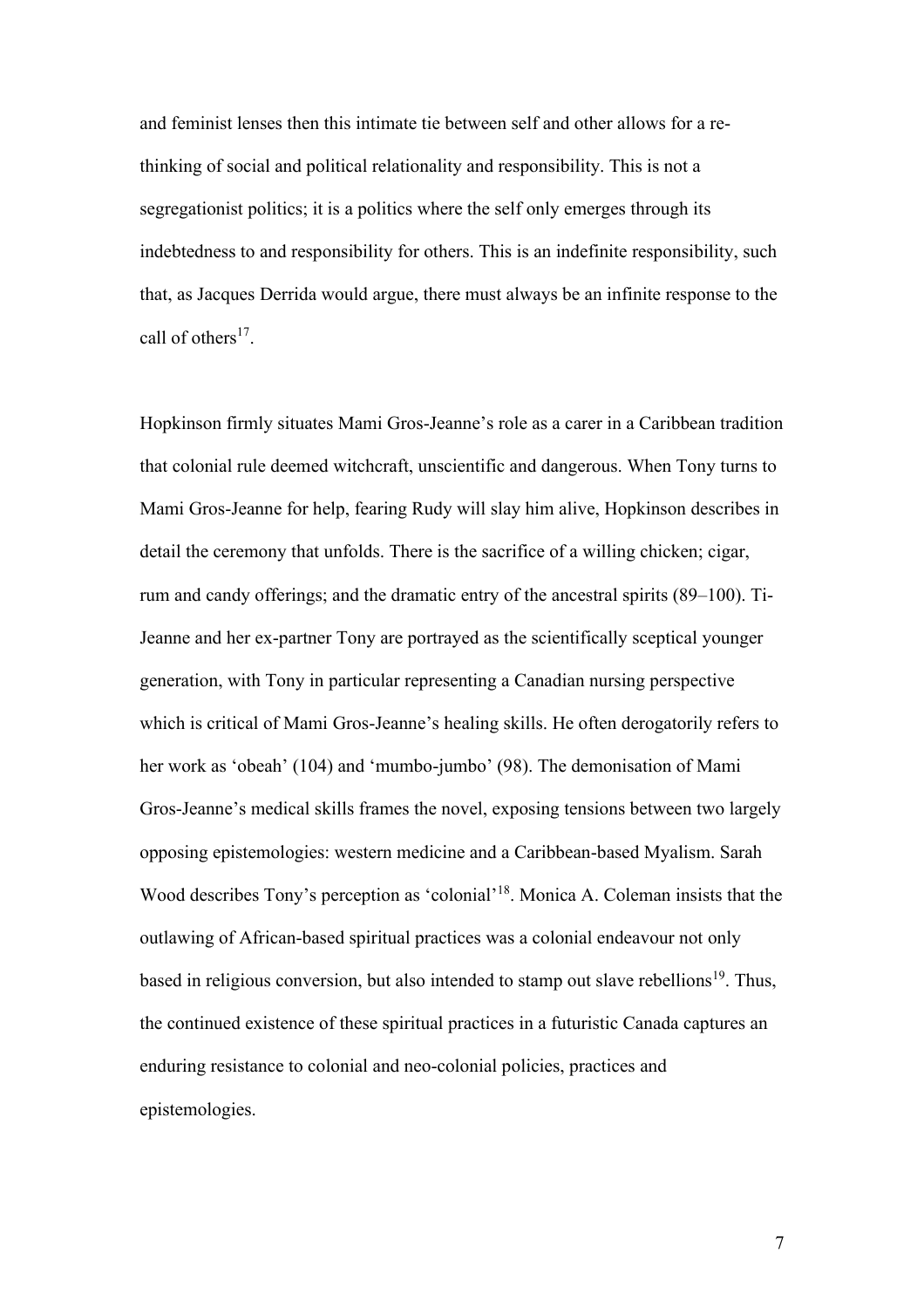Myalism offers an alternative vision of how we might understand subject formation and our responsibility to others. Mami Gros-Jeanne calls on Eshu, 'the guardian of the streets, the crossroads of life and the boundaries between life and death<sup>'20</sup>, to allow the ancestors to come forth. What the reader views, along with sceptical Tony, is Ti-Jeanne and Mami Gros-Jeanne being possessed respectively by Prince of Cemetery and Papa Osain. This involves a physical change to their bodies: for the grandmother '[o]ne arm was missing and one leg' (97) and for Ti-Jeanne 'her legs seem longer than they were' (94), and both women become identifiable as men, through their physical appearances (Mami has 'an Adam's apple' (98)) and their 'deep' voices (94). Embodiment is altered and selfhood is multiplied as two beings co-exist in one body to the extent that the ancestors temporarily dominate the voice and external appearance of these humans. Losing a leg and an arm, changing gender, and speaking in the voice of an other may alter Mami Gros-Jeanne's and particularly Ti-Jeanne's sense of who they are, but it does not result in a loss or disintegration of self. The novel does not pathologise the connection between the dead, the ancestors and the living. Yoruba-based Caribbean Myalism gives space to a fantasy world where embodied selfhood is intertwined with others and where each person is always responsible for 'much more than oneself<sup>21</sup>. This fantastical re-visioning is a decolonisation of epistemologies of selfhood, care and sociality, which in this postapocalyptic – and arguably in the contemporary – Canadian world are based on segregation, hierarchical difference and histories of violence. What is offered is a fantasy world where humans – through their embodied selves – are intimately connected to others, including to those whose existence may exceed the western philosophical definition of the human.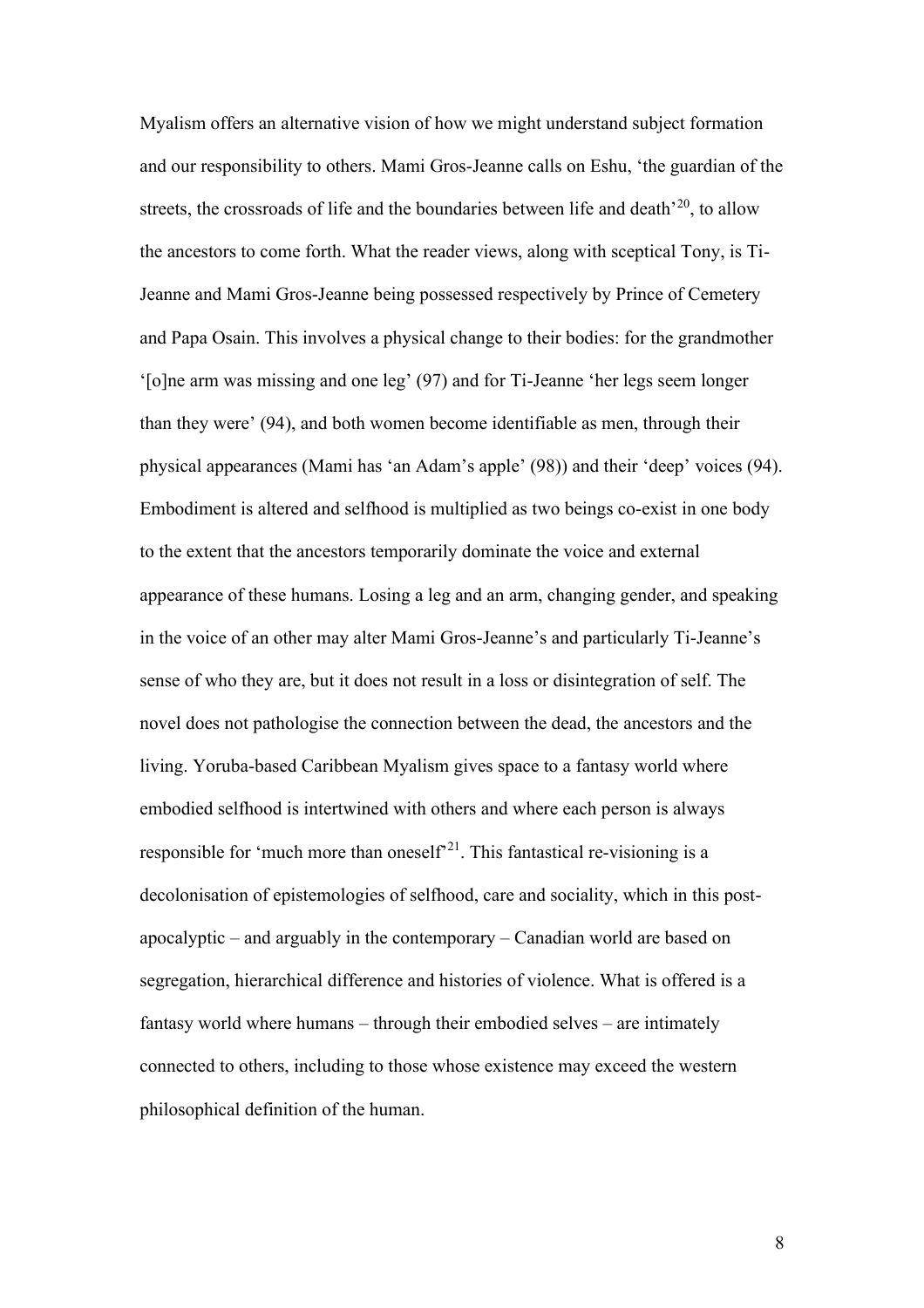However, Myalism is not offered as an alternative utopian vision, because everyday life in the future is still structured by the hierarchies, boundaries and exclusions of European colonial rule. A dangerous misuse of this epistemological tradition runs parallel to the transplant storyline: Rudy Sheldon abuses his knowledge of Myalism to gain youthfulness and longevity. Hopkinson thereby links his desires to those of transplant therapy, which promises to defy death and revive life even when one's own body parts are failing. He achieves these goals by turning his daughter Mi-Jeanne/Crazy Betty into a zombie and trapping her spirit/self in a bowl as a soucouyant. Rudy's duppy is vampiric and is fed with the blood of the largely abandoned children of the downtown area. Life can only be extended when there is a disposable population; thus, the link is strengthened between the will to control life and death and the perpetuation of a violent socio-political order.

The creation of zombie-like beings, both Mi-Jeanne/Crazy Betty and Melba who labour endlessly for Rudy, is a haunting reminder of slavery. As Kyle William Bishop argues 'the zombie represents the ultimate imperialist dream – a slave laborer that is truly a thing, unthinking, un-aspiring, and non-threatening<sup>22</sup>. Kaiama Glover suggests that the zombie 'is a being banned absolutely from participation in the political, entirely subject to the whims  $[...]$  of the sovereign<sup>23</sup>. By representing Rudy's abuse of Myalism, Hopkinson draws out how the enslavement of individuals and whole populations is dependent on and instantiates a model of subject formation where not all humans have access to the privileges of this category. When Rudy slays Melba alive, to deter his posse from any rebellion, we witness that '[z]ombies are human beings against whom the most horrendous violence may be ethically perpetrated<sup> $24$ </sup>. Once reduced to their bodies, zombies have no legitimate existence; their lack of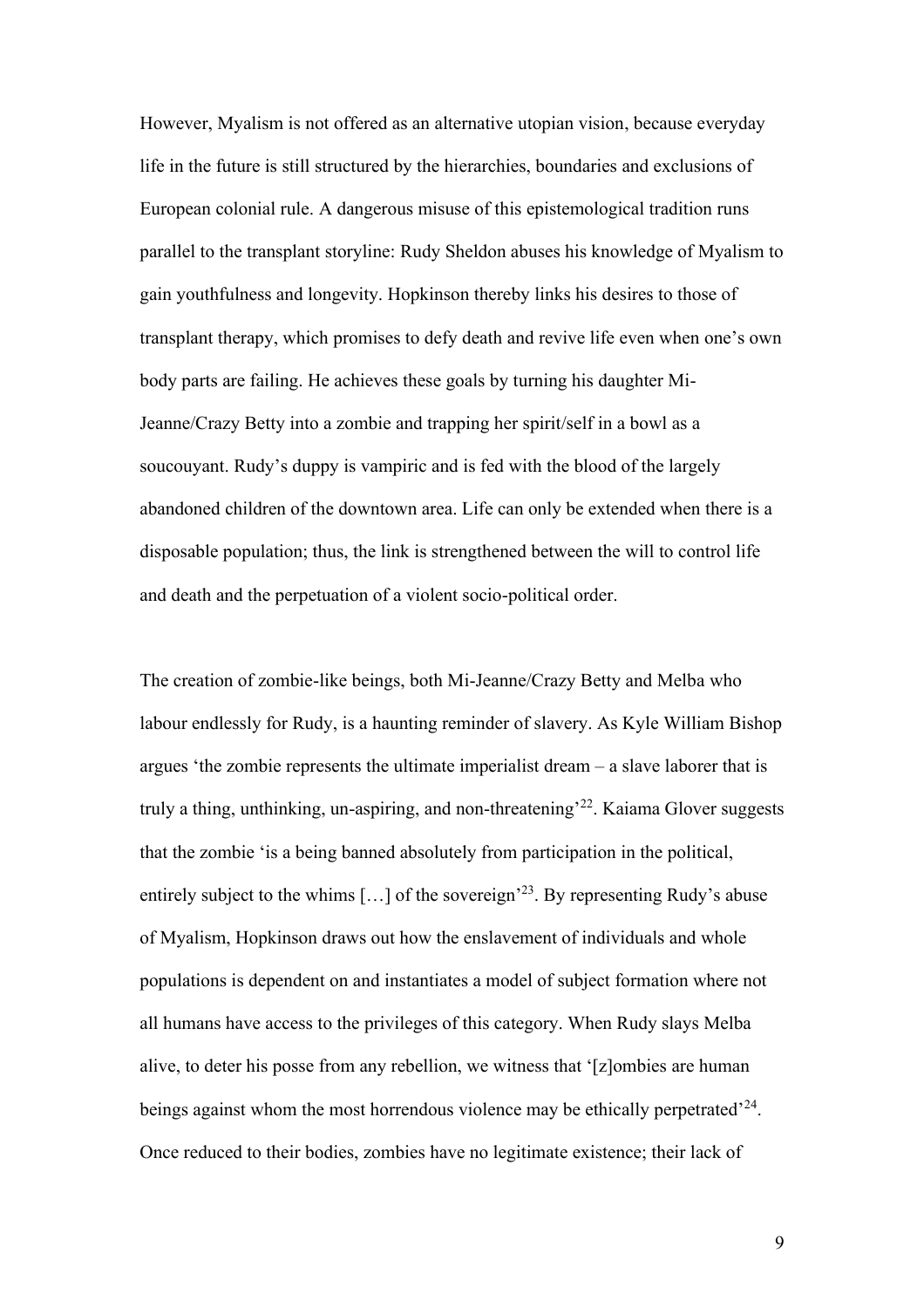subjectivity and humanness justifies the violence to which they can be subject. Here, self and other are separate, they are defined through hierarchical differentiation; and humanness is defined by a sovereign who reduces other subjects to 'bare life'<sup>25</sup>, solely to their flesh. Therefore Rudy can control both the extension of his own life and the unbearable continuation of life as a less than human being. Zombies and duppies remind readers that the division between life and death is a political question, as much as it is a medical definition.

## **Spatialised Segregation and Its Embodied Histories**

Thus far I have suggested that subject formation, particularly the western philosophical tradition of hierarchical distanciation between self and other, is central to the violent process of dehumanisation and enslavement of individuals and populations. In this section, I explore how this process relates to space, particularly how the spatialised production of distinct populations is tied to the biotechnological need for spare viscera. In *Brown Girl in The Ring* the spatial organisation of the city and its suburbs is built on and reinforces class and race lines of purported hierarchical difference:

When Toronto's economic base collapsed, investors, commerce, and government withdrew into the suburb cities, leaving the rotten core to decay. Those who stayed were the ones who couldn't or wouldn't leave. The street people. The poor people. […] Or [those] who saw the decline of authority as an opportunity. (4)

The fantasy of a future world where economic collapse results in white flight reveals a politics of segregation both in contemporary Canada and in the historical context of the Caribbean. Mr. Reed, the 'self-appointed town librarian' (10), makes a display of old newspaper headlines which chart the lead-up to the inner-city collapse: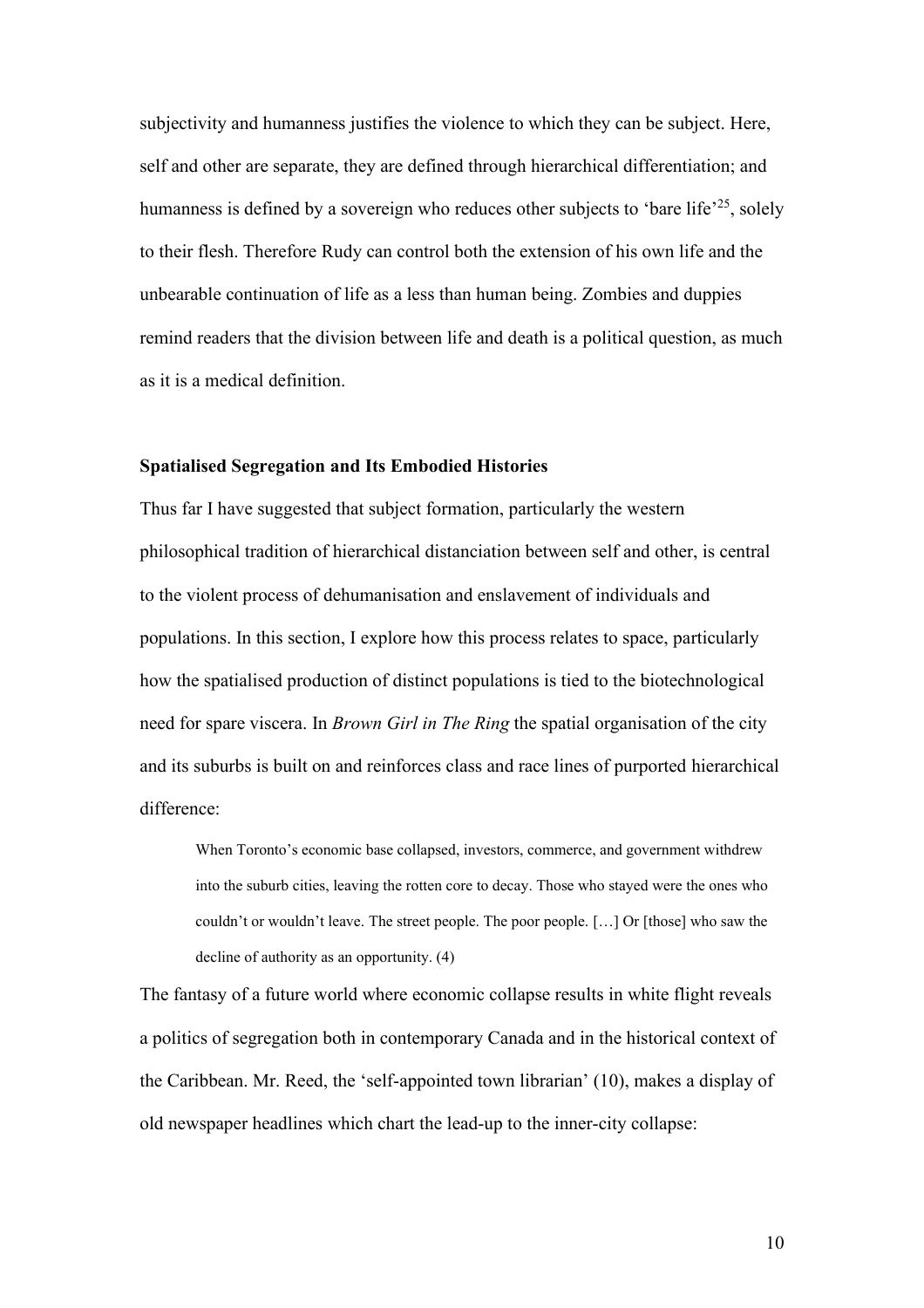FEDERAL GOVT. CUTS TRANSFER PAYMENTS TO PROVINCE BY 30%, CITES INTERNATIONAL TRADE EMBARGO OF TEMAGAMI PINE JOBLESS RATE JUMPS BY 10%: TEMAGAMI LAWSUIT IS FUELLING ONTARIO RECESSION, SAYS LABOUR MINISTER (11)

Michelle Reid argues that in the novel 'First Nations land claims are the catalyst that destabilise Canadian unity. They are an ongoing reminder of inequalities in the country; an unresolved legacy from [Canada's] beginning as a settler colony'<sup>26</sup>. The headlines refer directly to the federal government's dispute with the Temagami community, reinforcing the link between the fantastical world of Hopkinson's text, where no resources are allocated to the downtown area, and the reality of disputes concerning indigenous land and natural resources. Settler colony, as well as Caribbean colonial, histories seep through this fantasy future to reveal the continued structural violence of Canadian life.

The imagined space of segregation further exposes how a whole population may easily come to be imagined as 'disposable'<sup>27</sup>. Thinking with Giorgio Agamben's explanation of how segregation operates as a spatialisation of a legal state of exception, I would suggest that the novel shows how people may be killed for their organs without any legal ramifications. That is, 'the state of exception, which was essentially a temporary suspension of the rule of law on the basis of a factual state of danger, is now given a permanent spatial arrangement, which as such nevertheless remains outside the normal order<sup>, 28</sup>. The novel conveys a future world where the law is suspended for those inhabitants in the centre. This space therefore comes to be inhabited by those who are 'less than human', and this 'equivocation of the human [...] forms the basis of the scepticism about the applicability of legal entitlements and protections'<sup>29</sup>. That these people are less than human, outside the laws that protect the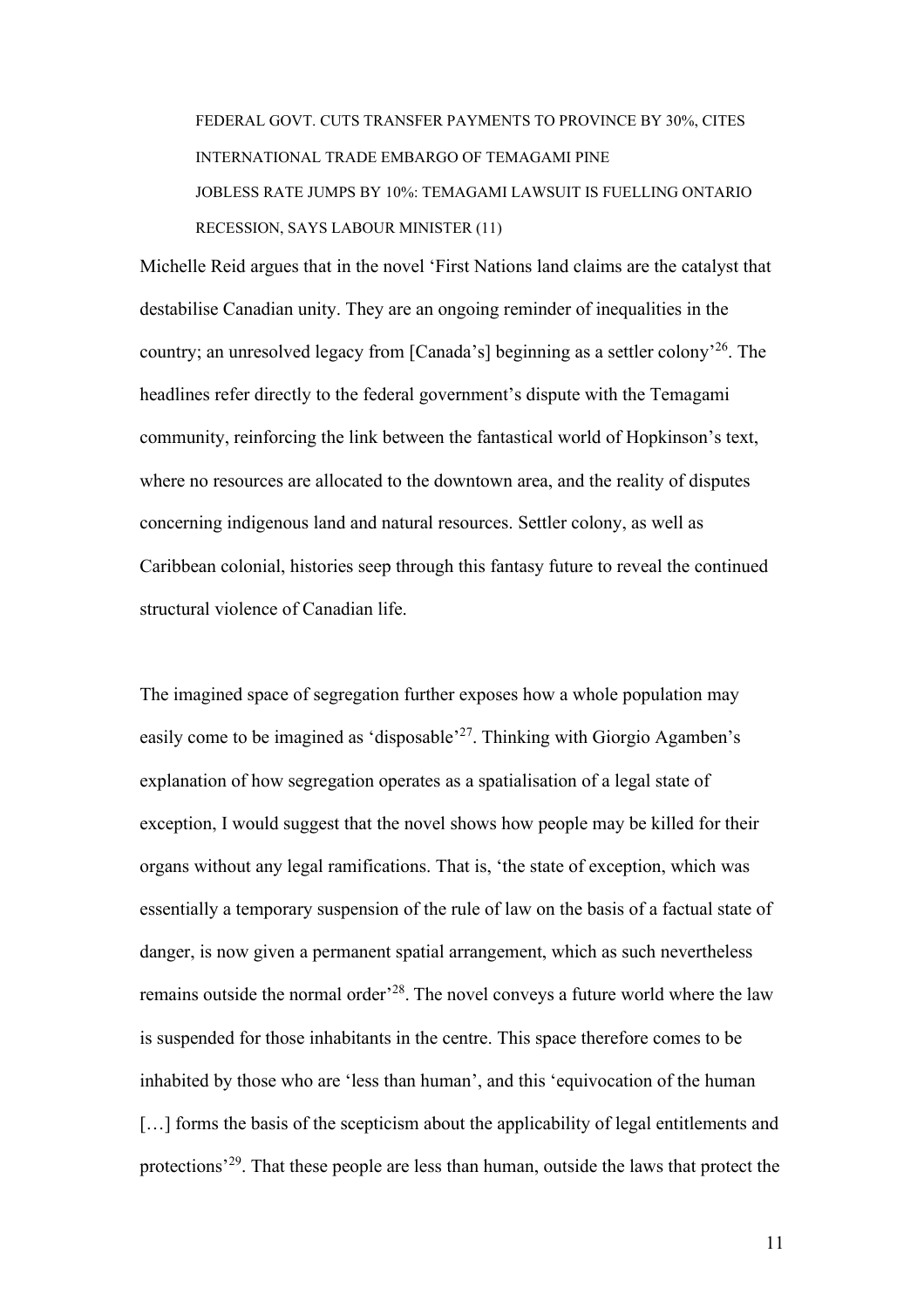whiter, richer humans in the suburbs, links the narration of this Caribbean family's life in Canada to the history of racialised segregation based on a system of enforced slave labour. Indeed, spatialised segregation operates to produce a zombified people. That is, a population which is almost dead but alive enough to be used as a warm resource for biotechnological interventions. Those living in the downtown area are reduced to bodies; the population is a wealth of biological resources for the extension of other lives.

Ann Laura Stoler<sup>30</sup>, Rebecca Skloot<sup>31</sup>, Anne McClintock<sup>32</sup>, among others, show how historically medicine has instantiated and facilitated violence towards others defined as *inferior*. Kalindi Vora argues that the 'antecedents of contemporary bioeconomies [...] were present in the economies of colonialism and slavery in which dehumanized and unfree workers were also self-reproducing capital<sup>333</sup>. I would suggest that the ties between contemporary lifesaving therapies and colonial histories reveal not only an ongoing violence towards the most vulnerable, but also a spatialisation of care that facilitates the murder of specific populations. On learning that Mami Gros-Jeanne is a perfect match for Premier Uttley, Tony murders Mami Gros-Jeanne and calls in the Vultures (the name for the hospital paramedics who only enter the downtown area to take away the almost dead). The words of the Vultures contrast significantly with the murderous reality the readers have just witnessed:

'Angel of Mercy Hospital offers its condolences for your loss and thanks you and your family for making this life-giving donation of your loved one's biomaterial. Your address has been entered into the hospital's data banks and you will be compensated for your donation. Good day.' (153)

The words of these medics bring to the fore how altruistic – and often anonymised – organ donation may conceal its violent practices and how a rhetoric of 'life-giving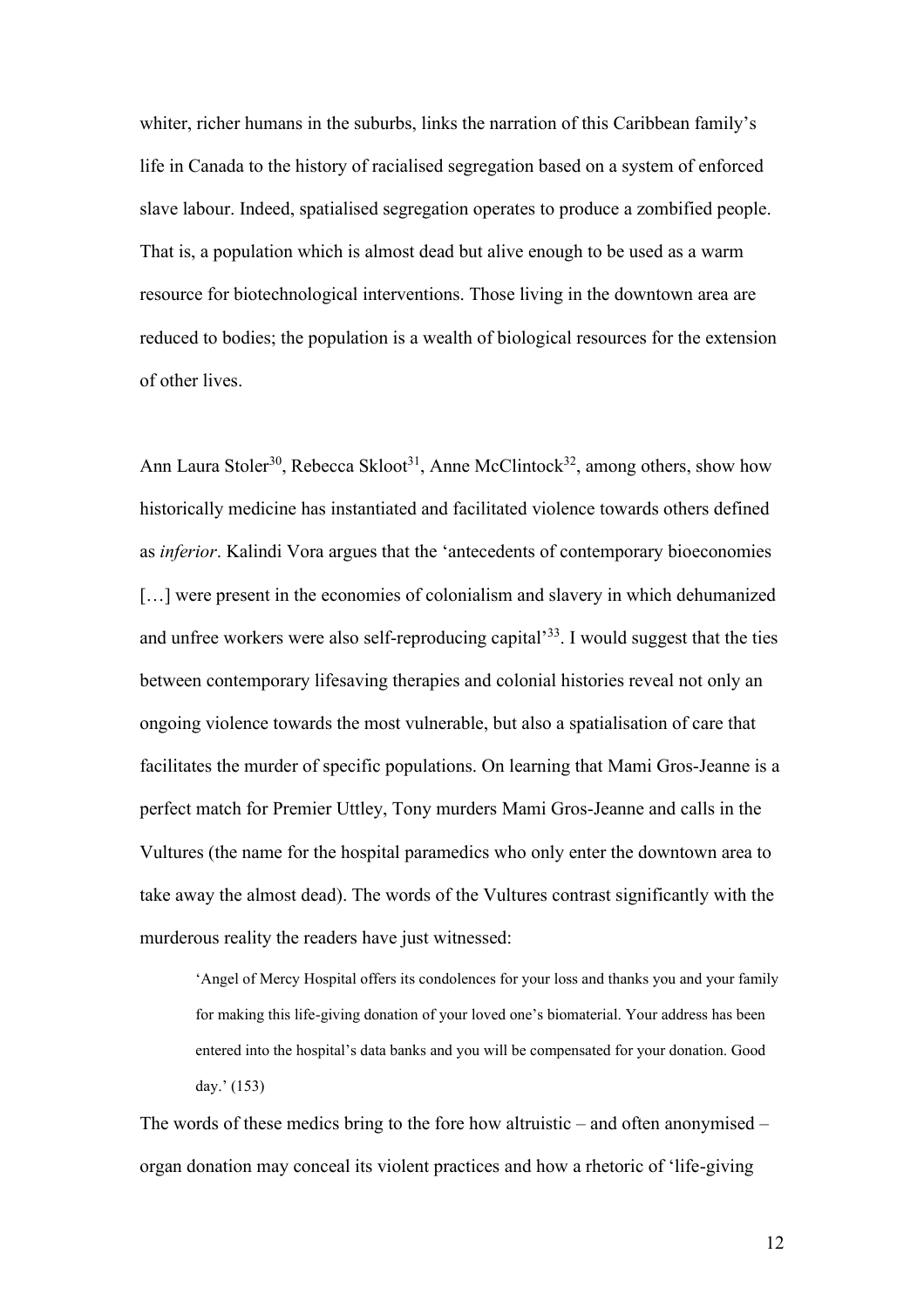donation', which dominates transplant therapy, labours to detach organ donation from the very socio-political divisions and race and class hierarchies that may facilitate this biomedical intervention. Organ transfer is inseparable from politics and social structures, and this scene stresses that medical ethics cannot focus solely on miraculously saving lives but must also consider which lives are already negligible and therefore in their deadly disposability are facilitating such lifesaving possibilities. Mami Gros-Jeanne is zombie-like – a not-dead, breathing human under the control of others – because segregation facilitates legal murder. A spatialised necropolitics is not solely the capacity to exercise power over life and death, here it also extends over the definition of when life and death begin and end. Importantly, these re-definitions are only made possible through the spatialisation of such a biopolitical order that constitutes a population as less than human and thereby a breathing but not-living resource for whiter, richer others.

On the one hand, Mami Gros-Jeanne's murder is a patently obvious metaphor for how the subjugation of people of colour continues in Canada and how the medical sphere itself may require these divisive structures to continue its purportedly groundbreaking and lifesaving work. The novel shows that black, poor people can be murdered to save the lives of white, rich people, and that the system of transplantation fails to register such deaths as anything other than altruistic donation. Similar to other cultural productions<sup>34</sup>, this novel exposes how organ donation is intimately tied to colonial and neo-colonial medical practices. It further renders palpable how contemporary biotechnological interventions are dependent on vulnerable populations becoming *donors*.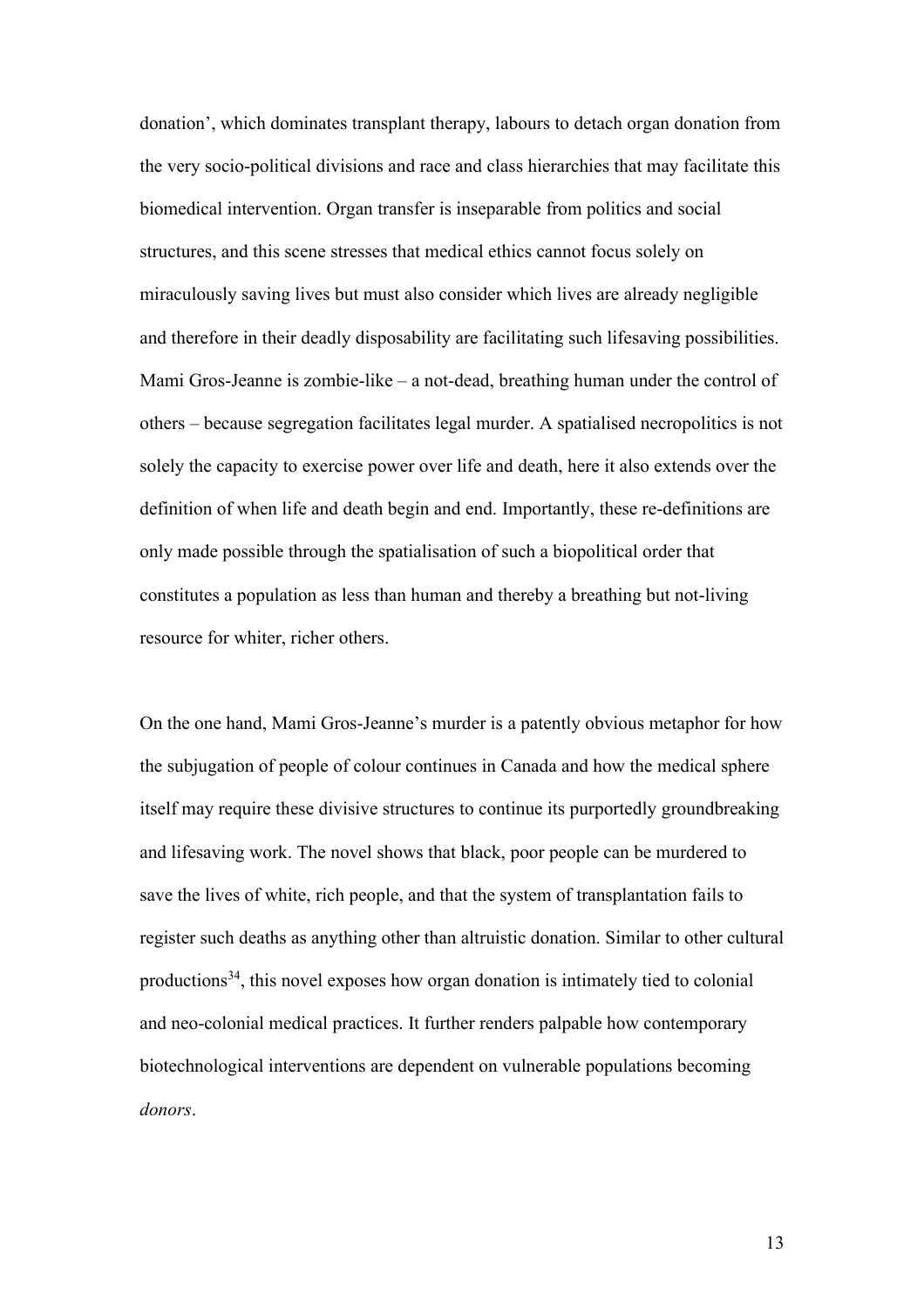On the other hand, I would argue that the novel shows how such murders only occur when the body, including the body politic, is understood as a segregated entity. That is, the body politic is founded on a western philosophical tradition of subject formation as a structure of differentiated distance and hierarchies, which here enables the whiter, richer population to prey on or simply ignore those who exist outside the law of human protection. According to both Michel Foucault<sup>35</sup> and Esposito, the medicalisation of a society requires 'prohibiting, or at least controlling, circulation in the name of public safety<sup>36</sup>. When Achille Mbembe describes how spatial reconfiguration is central to both historical and contemporary colonialism, he insists that segregation 'relegat[es] the colonized into a third zone between subjecthood and objecthood'<sup>37</sup>. Those segregated in downtown Toronto lack subject status and can therefore be murdered legally. Like the zombie slaves that Rudy creates and lords over, the downtown population for those in the suburbs lacks life. The life that is removed is not recognisable as a life, because life only exists in the suburbs, where we understand the suburbs as *healthy* and perpetuating segregationist power structures. For life to be maintained, a non-living – but a not-dead – resource must be extracted from a space imagined as diseased. The not-dead, but not-living, feed life into the suburban body and its politic, but they do this only through a legalised murder and only by separating the body's parts from its visceral system. Necropolitics is the segregation, management and controlling of life and death, but it is also redefining what it means to be alive and dead and to have one's intimate viscera be a valuable biological resource for those who live with the fantasy of eternal – white – life.

## **Graft Versus Host Disease and the Body Politic**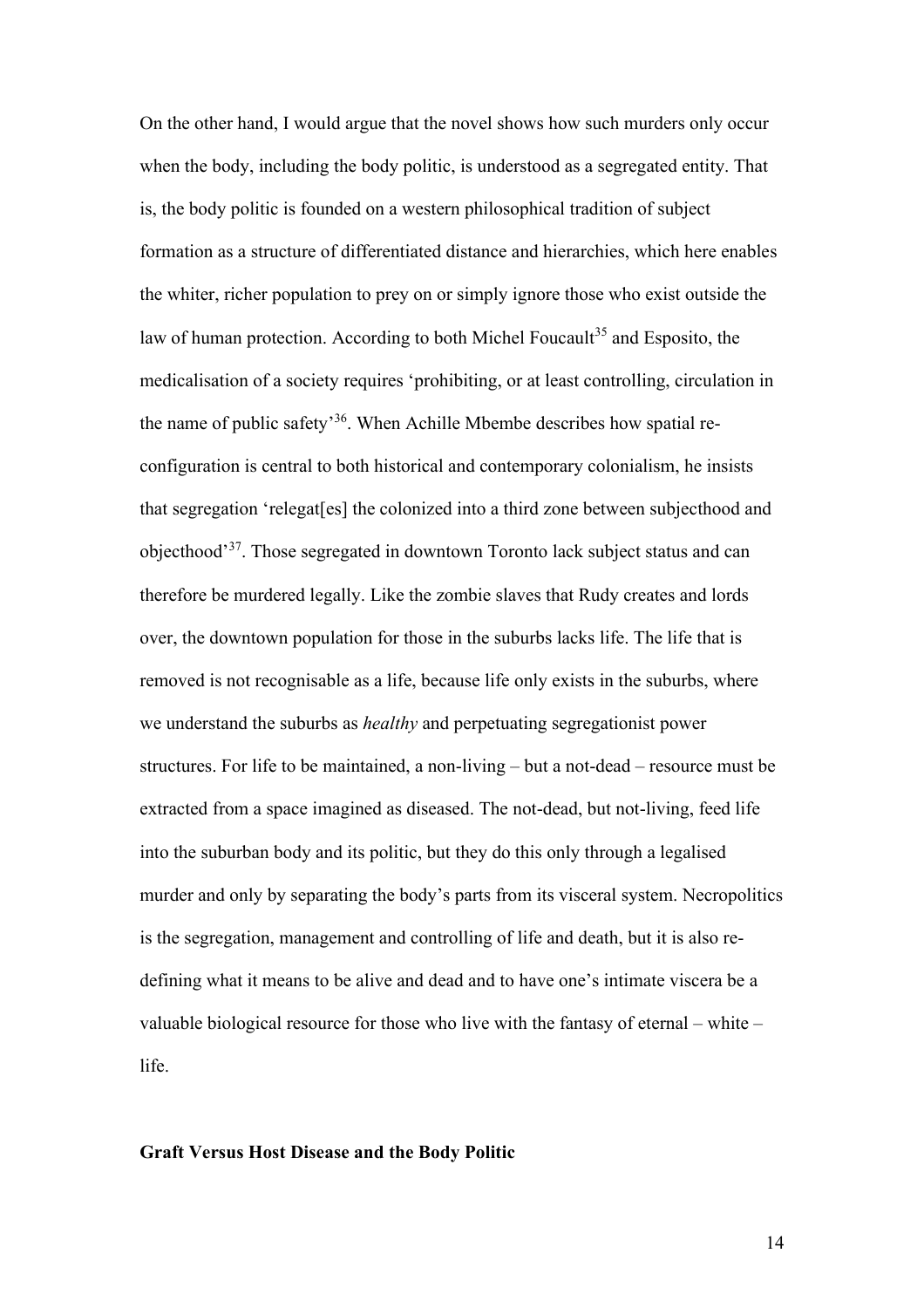Describing his post-transplant sense of self, Jean-Luc Nancy states 'I am turning into something like a science-fiction android, or else […] one of the living-dead'<sup>38</sup> . *Brown Girl in the Ring* grapples with this tension of whether the dead may live on by fictionalising the science of graft versus host disease. Mami Gros-Jeanne's murder does not result in a systemic disappearing of poor people of colour; rather, she returns dramatically in the form of a 'heart [that] was taking […] over' Premier Uttley's whole body (237). While the Premier tries to tell the heart '[t]his is my body', reiterating the dominant paradigm of embodiment where we are 'property owners of ourselves'<sup>39</sup>, the heart exercises its power by 'completely paralyz[ing]' Uttley's body to the point where the latter realises she will 'no longer be herself' (237). On the one hand, such a fantastical post-death presence is a refusal to be silenced by the politicians who organised her murder, the medical practitioners who ignore the origin of the organ and those who murdered her (Rudy's mafia group). It is thereby symbolic of an anti-colonial and anti-racist resistance to socio-political institutions of segregation. On the other hand, it is also a direct engagement with what may occur in the body of an organ recipient post-transplantation. Hopkinson portrays a rare, but possible, occurrence in transplant medicine: graft versus host disease, where '[c]ells from the donor organ [attack] Uttley's immune system' (236). More common in transplantation is that the recipient's body rejects what is understood as an alien presence; immunosuppressants are used to dampen down the recipient's immune system so that recipient and donated organ may co-exist. Indeed, the rhetoric of immune therapy in transplantation is steeped in a socio-political imaginary of aggressive co-existence, where parts fight for their survival and immune systems battle a raging war to ensure the recipient valiantly lives on<sup>40</sup>.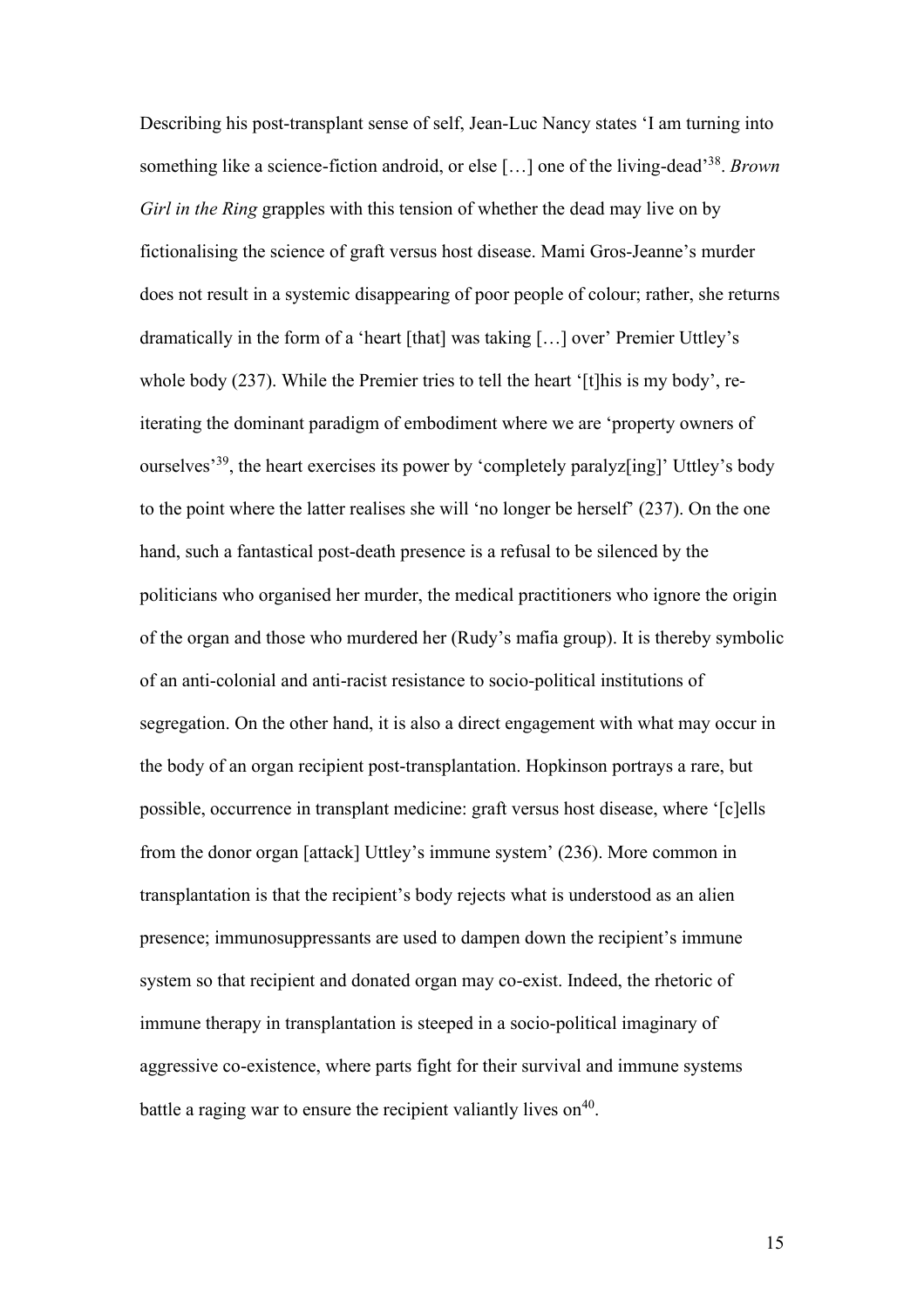However, Hopkinson employs a fantasy of co-constitutive relationality to propose an alternative model of subject formation (particularly as it relates to post-transplant identity) and thereby a new vision of the body politic that resists violent segregation and divisive hierarchies. Similar to Nancy's description of his post-transplant self where he suggests the other is already of the self, Hopkinson conveys two beings in one body in her figuration of graft versus host disease:

The heart – her heart – was dancing joyfully between her ribs. When [Premier Uttley] looked down at herself, she could see blood moving through her body to its beat. In every artery, every vein, every capillary: two distinct streams, intertwined. She had worried for nothing. She was healed, a new woman now. (237)

Importantly, transplant teams reject the possibility of such post-death and posttransplant interrelationality<sup>41</sup>, which is different from many memoirs written by organ recipients who insist on an intimate connection between recipient and donor<sup>42</sup>. Graft versus host disease in *Brown Girl in the Ring* shows how the dead may live on, not in a horror-esque vision of a haunted self<sup> $43$ </sup> or in the fear of transplant teams that the patient will suffer a pathological identity crisis<sup>44</sup>, but rather in an interdependent coconstitutive relationality. In other words, the self is already constituted by otherness, as the failing heart comes to be sensed as other to one's self<sup>45</sup> and as necessary to dispose of and replace with the heart of an other. However, a sense of wholeness cannot be restored, as a sealed off body is a fantasy of mastery which denies that the body is always already vulnerable to illness from within and without; there is no immunity from the other as that which is imagined as other – namely someone else's heart – gives vitality to the self and makes life possible. This is a decolonisation of colonial perceptions of Myalism and of transplant therapy. That is, this fantastical imagining suggests the dead are not quite dead and may even live on – in some altered form – inside an other. Put simply, this re-configuration of the transplanted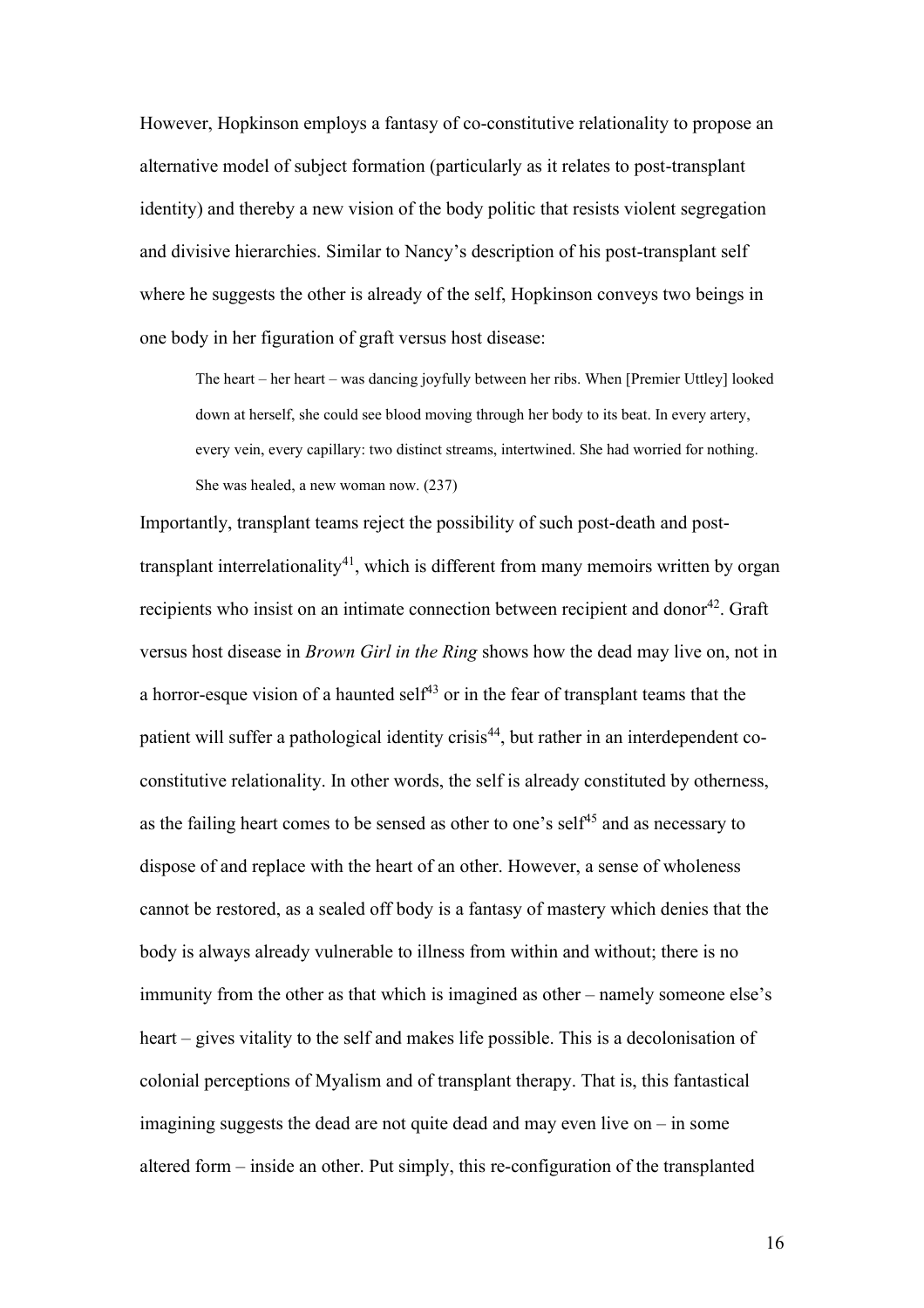body shows that changes in and to the body affect one's relation to both one's sense of self and those who died. In addition, this body conveys that alternative epistemologies may help develop understandings of post-transplant experiences that differ from the dominant paradigm in transplant care of a divisive split between surviving recipient and deceased donor.

That Caribbean epistemologies are essential to imagining another body politic, which is central to abolishing the deadly practices of segregation, is further reinforced by the parallel storyline where Ti-Jeanne fights the evil mafia lord Rudy by invoking not only the ancestors but also 'ghoul after ghoul, many of them children, all bearing the marks of Rudy's knife on their bodies' (225). She does this by bringing together worlds that are often deemed definitively separate:

For like the spirit tree that the centre pole symbolized, the CN Tower dug roots deep into the ground where the dead lived and pushed high into the heavens where the oldest ancestors lived. The tower was their ladder into this world. (221)

Hopkinson connects 'the techno-scientific architecture of the city […] with the religious iconography of the Caribbean<sup>, 46</sup>. This image – which facilitates the arrival of multiple ancestors into Ti-Jeanne's body, portraying more than one, not always human, being in one body – instantiates another political order where the lines between the Caribbean and Canada, ancestral, dead and living, and self and other are opened in order to destroy the ongoing, neo-colonial, segregationist order. It is not, as Reid suggests, that this scene 'conveys [Ti-Jeanne's] sense of being connected to her heritage, while also being at home in Canada<sup>347</sup>, rather it captures how that which is deemed other and therefore separate from Canada is in actual fact integral to and constitutive of life itself. What constitutes Canada is not only its idealised image of multiculturalism, but also its colonial history in the Caribbean, its ongoing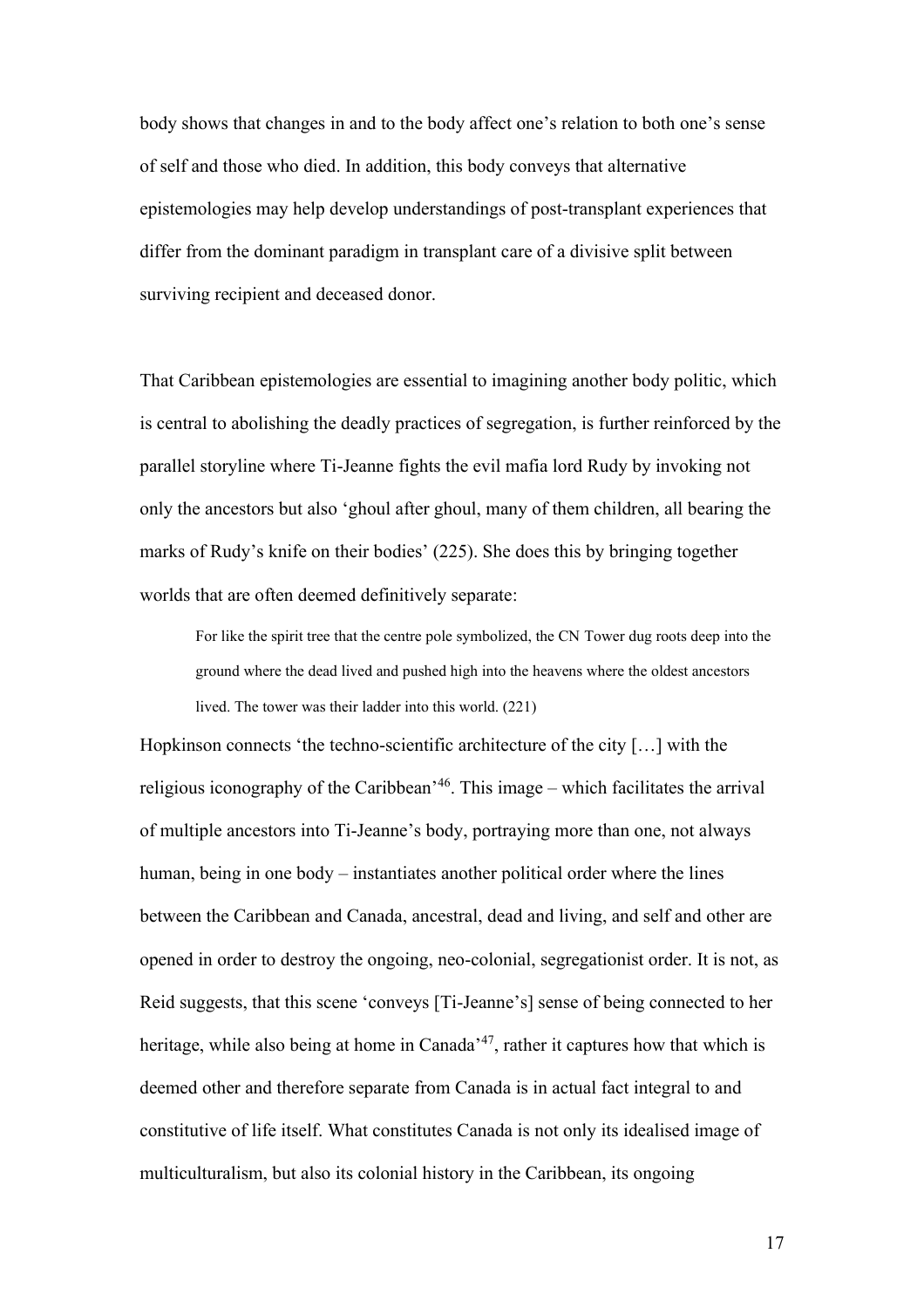colonisation of indigenous lands, a politics of segregation and a deadly health care system. Self and other are relational and constitutive and the Jab-Jab, 'a devilish creature of Jamaican and Trinidadian carnival that can also be understood as the Prince of Cemetery manifestation of [Eshu]<sup>148</sup>, tells Ti-Jeanne: 'And child, you do a thing I never see nobody do before. For a few minutes there, you hold eight of the Oldest Ones in your head one time' (229). Ti-Jeanne is simultaneously herself and coexisting with the ancestors who also manifest as distinct beings. Selfhood is more than one being in one body, while still remaining attached to a sense of a singular identity that is evidently intertwined with the bodies and minds of more than human others. Indeed, a belief in the dead being able to assist the living, along with a strong sense of interrelationality with the ancestors, facilitates the defeat of the murderous mafia group. To this extent, *Brown Girl in the Ring* uses science fiction to allow for the possibility that spatial and embodied reality is shared with others from realms that are deemed fictional or even impossible. It is a decolonisation of medical knowledge from the perspective of a fictionalised science based both in the real possibility of graft versus host disease and the existence of ancestral beings and living-dead humans.

This body re-formed through graft versus host disease, the ties between the dead, the living and the ancestral, and the connections between the technological and the spiritual, is the foundation for imagining a new politics. When Premier Uttley awakens from her coma, she is keen to create a system for organ donation where the 'bodies [of those who opt-out] will never be touched' (239). She also insists that she is going to 'rejuvenate Toronto' (239) because she believes 'there are quite a few resourceful people left' downtown (240). Rather than figuring the immune system as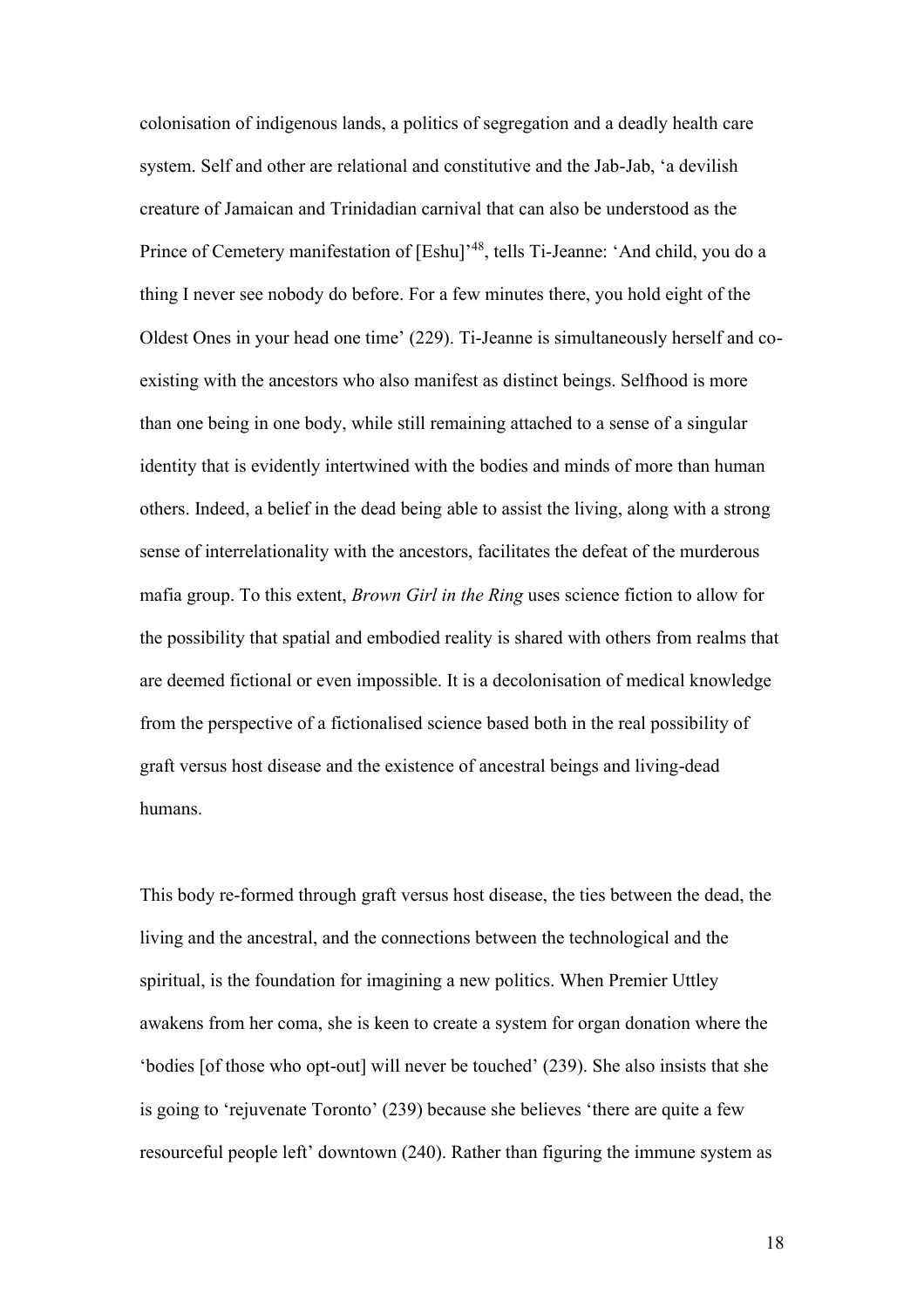a military defence system, *Brown Girl in the Ring* captures an imaginary whereby the other is constitutive of the self not as a destructive or deadly force but as the source of vitality that was lacking in one's own organ(s). It is a haunting reminder of both how death constitutes life and our indebtedness to others for survival. The body politic is no longer envisioned as a segregation-based spatialisation of populations; rather, the recognition that the other is already of the self and essential to continued life opens up a space for change and for responsibility for each other. This is not an idealisation of a future togetherness, but a visceral reminder of both the disposability of black lives and the violence necessary to maintain the white body politic. However, Mami Gros-Jeanne refuses to let the white body (politic) continue on unchanged. Although legally dead, Mami Gros-Jeanne fights for justice not in the form of the continuation of her own life, but by demanding resources for inner-city life. The flesh of the dead does not simply become a passive object, but rather fights to change both the shared space within which it exists and the segregated world of Toronto.

In *Brown Girl in the Ring* the overwhelming need to prolong – and control the meaning of – life is the impetus for murder. The creation of zombies is a haunting reminder of slavery and thus of how a colonial order continues to structure everyday Canadian life. My aim throughout this article has been to show an intimate link between space and biotechnological interventions, to reveal how a politics of segregation facilitates a deadly health care system. The body as distinct and separate from others is the biomedical model for transplant therapy and as such refutes any post-transplant experience of a tie between the living recipient and the deceased organ donor. Hopkinson offers an entry point into re-imagining knowledge of transplantation by proposing a decolonisation of Myalism, an epistemology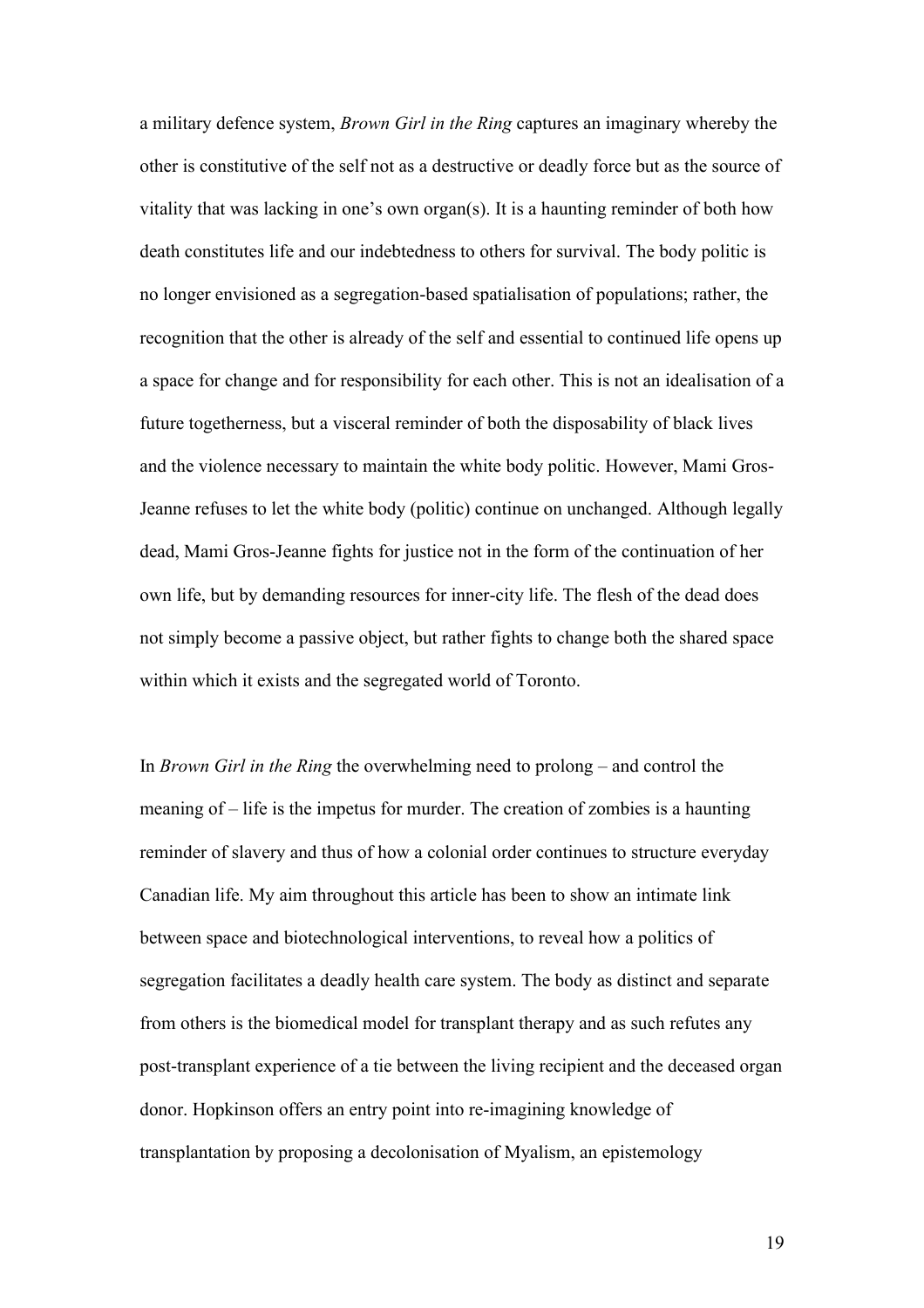repeatedly stigmatised and invalidated by European colonial rule. The resilience of Myalism is evidence of a mode of survival that gives space to accounts that fall outside of established narratives and epistemologies. Importantly, it insists that living humans can co-exist with those deemed dead or ancestral. The novel is not utopian in vision and it critiques both Myalism and organ donation when these systems seek solely to extend the lives of certain individuals at the expense of the poor, people of colour, women, people with disabilities and queers. *Brown Girl in the Ring* suggests that health care is not only about treating individuals or specific illnesses but also about considering the social and political contexts that make such life extensions possible. Science fiction by women of colour renders palpable what is at stake in failing to register how lives come to matter and how matter can be sourced from those deemed lacking vitality.

The theory of embodiment offered by both graft versus host disease and Myalism gives attention to the co-constitutive relationality of self and other and serves to interrogate the biomedical model of selfhood central to transplantation. Hopkinson goes to the core of the 'transplant imaginary'<sup>49</sup> by re-imagining the immune system through the scientific possibility of graft versus host disease. Rather than a raging war machine, the immune system is figured as accommodating more than one being in one body. Esposito's description of how the immune system works captures the potential of Hopkinson's re-imagined body (politic):

The equilibrium of the immune system is not the result of defensive mobilization against something other than self, but the joining line, or the point of convergence, between two divergent series. […] Its quality is not measured by its ability to provide protection from a foreign agent, but from the complexity of the response that it provokes. […] At its foundation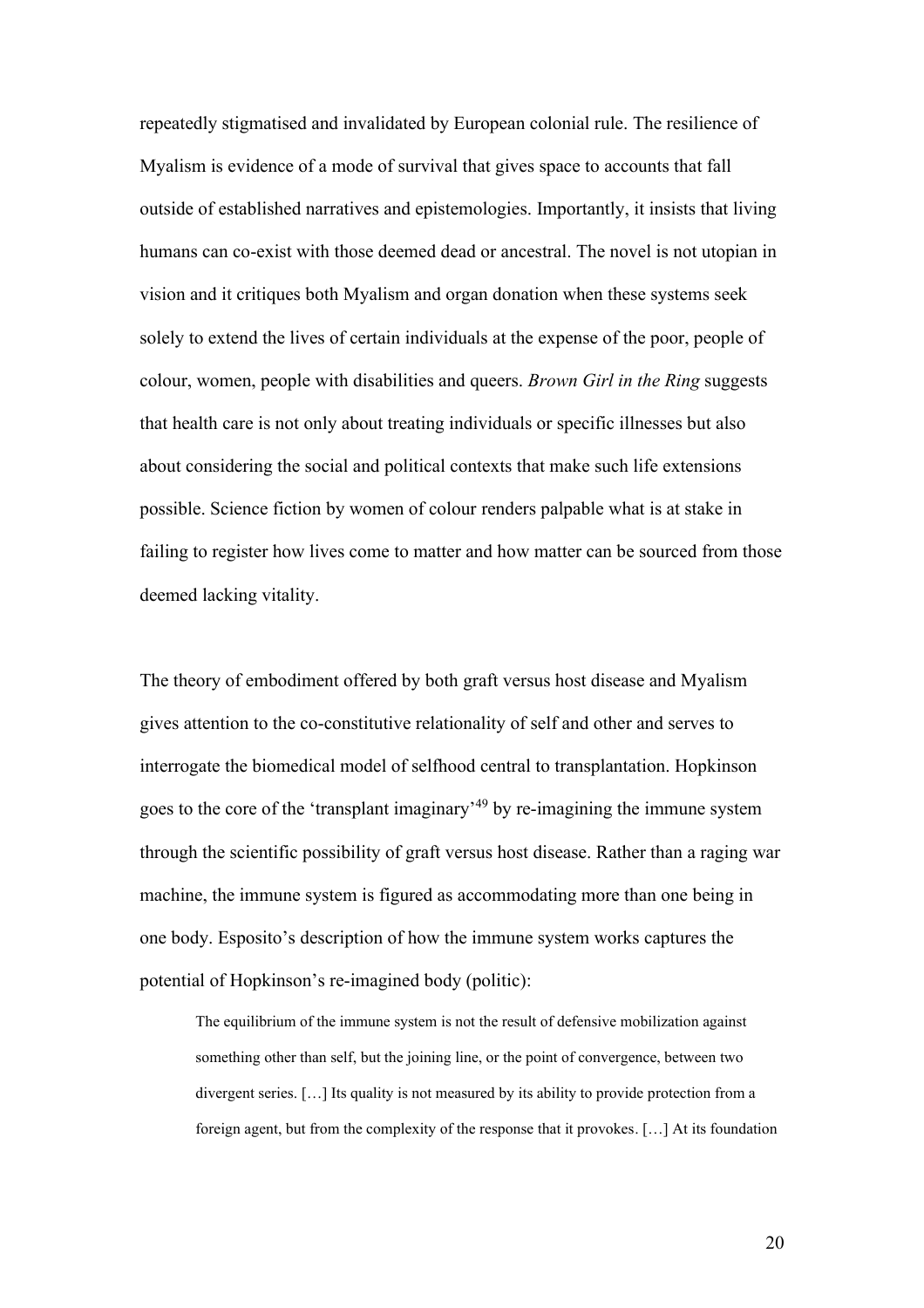there does not lie the remembrance of an uncontaminated genetic principle, but the experience of its own original alteration.<sup>50</sup>

Outside and inside, self and other are not dividing lines of separation but the join, the very constitutive contact that brings about change. In *Brown Girl in the Ring*, the Premier undergoes an immune response, where the murdered Mami Gros-Jeanne dominates the DNA of the Premier, demanding visceral and political change. Visceral relationality is re-imagined and a co-constitutive responsibility for each other emerges as a metaphor for political belonging. Yet the novel is cautious, as the possibility for change – unlike in Esposito's formulation – is achieved at the expense of yet another killing of a black woman. Mami Gros-Jeanne's struggle to de-segregate space is a call to remember how the white body politic thrives on the zombification of black bodies and how contemporary biotechnological interventions must be wary of repeating such histories of violence. Re-configuring the body, the very relational means through which subjects emerge, is the foundation for changing politics to allow resources to be shared. The body politic is responsive and it remembers, and in so doing it is the potential for ongoing responses to the changing needs of diverse peoples and epistemologies. There is no original body or politic, only the response; it is a call to respond and to change over and over again in a co-constitutive relationality with everchanging others.

<sup>&</sup>lt;sup>1</sup> For discussions on science fiction and race, see, for example: Rutledge, GE. Nalo Hopkinson. *digitalcommons.unl.edu/englishfacpubs/25* 2002: 1–22; Nama, A. *Black Space: Imagining Race in Science Fiction Film*. Austin: University of Texas Press, 2008; and Nelson, A. Introduction: Future Texts. *Social Text* 2002; 20(2): 1–15. <sup>2</sup> Hopkinson, N. *Brown Girl in the Ring*. New York: Hachette, 1998. This novel will be referenced in the body of the article with page numbers in parentheses.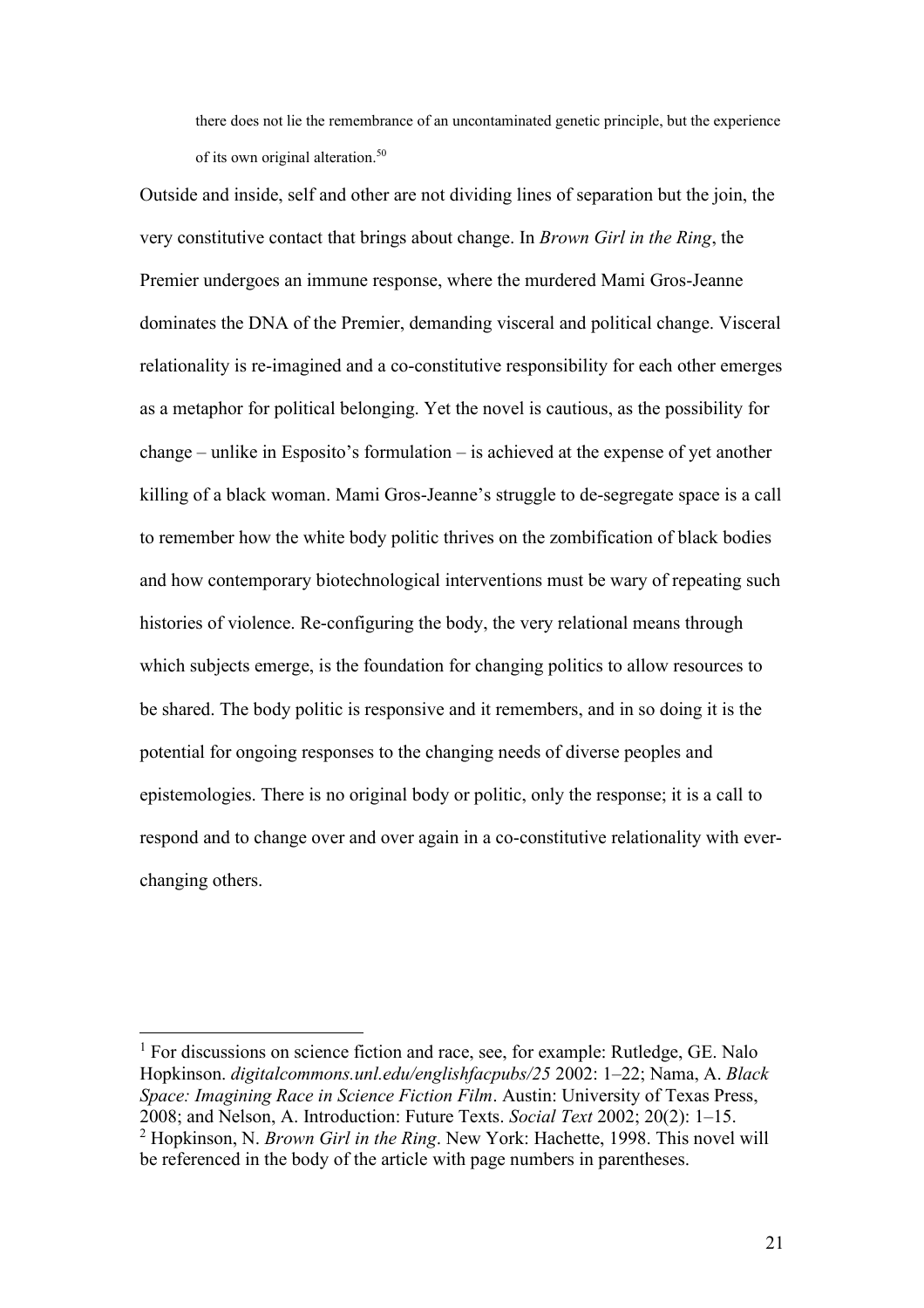<sup>3</sup> See, for example: Sharp, LA. *Strange Harvest: Organ Transplants, Denatured Bodies and the Transformed Self*. Berkeley: University of California, 2006.

<sup>4</sup> Esposito, R. *Immunitas: The Protection and Negation of Life*. Translated by Zakiya Hanafi. Cambridge: Polity Press, 2013 (2).

<sup>5</sup> Hegel, GWF. *Phenomenology of Spirit*, trans. by A. V. Miller. Oxford: Clarendon Press, 1977 (115).

<sup>6</sup> Fanon, F. *Black Skin, White Masks*. Translated by Charles Lam Markmann. London: Pluto Press, 1967 (220).

<sup>7</sup> Lacan, J. *Ecrits: A Selection*. Translated by Alan Sheridan. London: Routledge, [1966] 1977 (2 and 5).

<sup>8</sup> Shildrick, M. *Embodying the Monster: Encounters with the Vulnerable Self*. London: Sage Publications, 2002 (105).

<sup>9</sup> Ibid. (106).

<sup>10</sup> Oliver, K. *Witnessing: Beyond Recognition*. Minneapolis: University of Minnesota Press, 2001 (189).

<sup>11</sup> Butler, *Precarious Life: The Powers of Mourning and Violence*. London and New York: Verso, 2004(a) (29).

 $12$  Ibid.

<sup>13</sup> Shildrick. 2002.

<sup>14</sup> Oliver. 2001.

<sup>15</sup> McCormack D. *Queer Postcolonial Narratives and the Ethics of Witnessing*. New York: Bloomsbury, 2014.

 $16$  Butler. 2004(a) (49), emphasis added.

<sup>17</sup> Derrida, J. The Principle of Hospitality. *Parallax* 2005; 11(1): 6–9.

<sup>18</sup> Wood, S. 'Serving the Spirits': Emergent Identities in Nalo Hopkinson's *Brown Girl in the Ring*. *Extrapolation* 2005; 46(3): 315–326 (320).

<sup>19</sup> Coleman, MA. Serving the Spirits: The Pan-Caribbean African-Derived Religion in Nalo Hopkinson's *Brown Girl in the Ring*. *Journal of Caribbean Literatures* 2009;  $6(1): 1-13.$ 

 $^{20}$  Ibid. (7).

<sup>21</sup> Butler J. *Undoing Gender*. London: Routledge, 2004(b) (16).

<sup>22</sup> Bishop, KW. *American Zombie Gothic: The Rise and Fall (and Rise) of the Walking Dead in Popular Culture*. Jefferson: McFarland, 2010 (70).

<sup>23</sup> Glover, KL. New Narratives of Haiti; or, How to Empathize with a Zombie. *Small Axe* 2012; 16(3): 199–207 (202).

<sup>24</sup> Cohen, JJ. Undead (A Zombie Oriented Ontology). *Journal of the Fantastic in the Arts* 2012; 23(3): 397–412 (401).

<sup>25</sup> Agamben, G. *Homo Sacer: Sovereign Power and Bare Life*. Chicago: Stanford University Press, 1998.

<sup>26</sup> Reid, M. Crossing the Boundaries of the 'Burn': Canadian Multiculturalism and Caribbean Hybridity in Nalo Hopkinson's *Brown Girl in the Ring*. *Extrapolation*  2005; 46(3): 297–314 (302).

 $27$  Butler, 2004(a) and Mbembe, A. Translated by Libby Meintjes. Necropolitics. *Public Culture* 2003; 15(1): 11–40.

<sup>28</sup> Agamben. 1998 (168–9).

 $29$  Butler, 2004(a) (74).

<sup>30</sup> Stoler, AL. *Race and the Education of Desire: Foucault's History of Sexuality and the Colonial Order of Things*. Durham: Duke University Press, 2000.

<sup>31</sup> Skloot, R. *The Immortal Life of Henrietta Lacks*. London: Pan Macmillan, 2011.